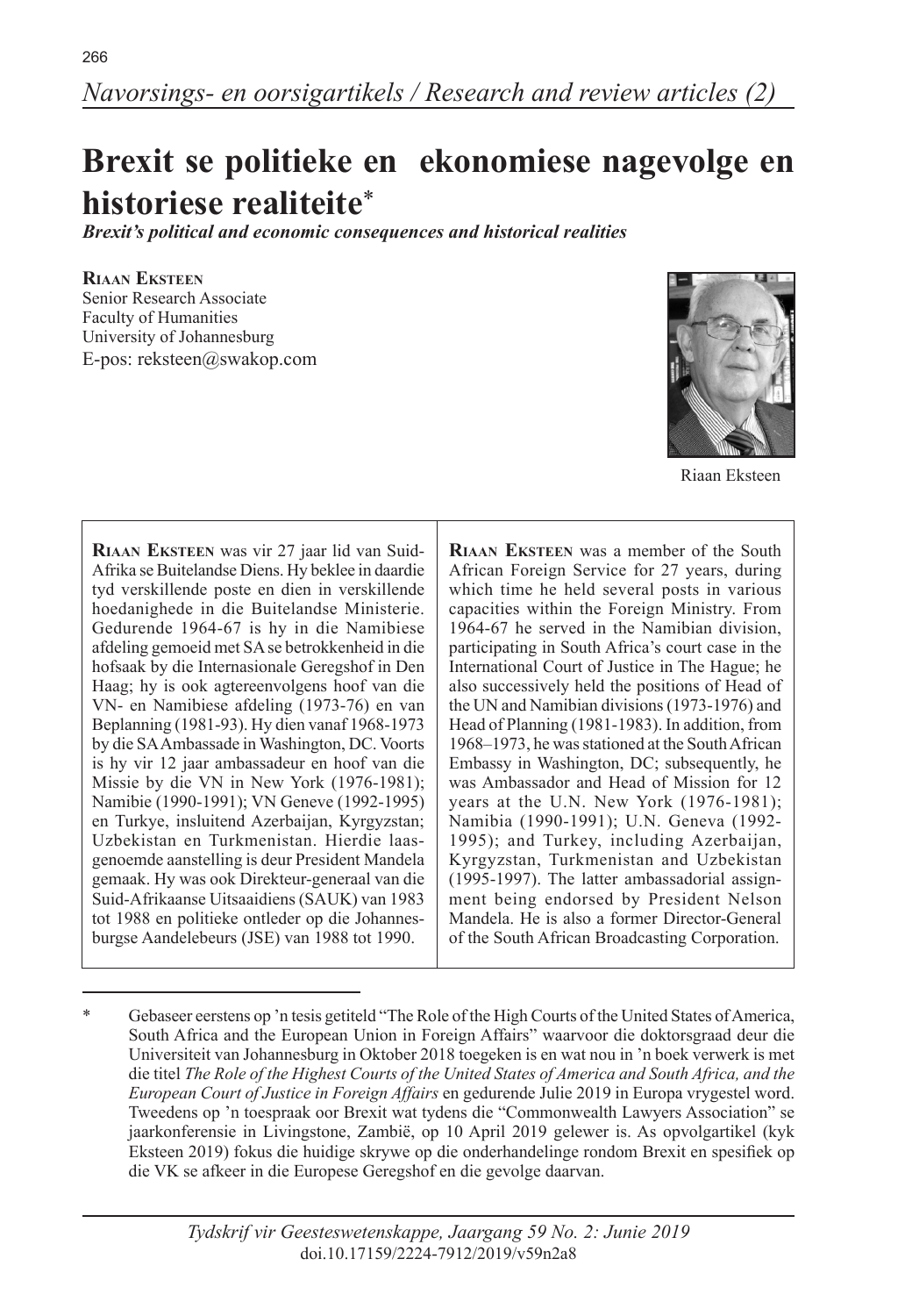#### **ABSTRACT**

#### *Brexit's political and economic consequences and historical realities*

 *In an attempt to determine the significance of Brexit, I analyse both the internal (national) and international consequences of Prime Minister (PM) Theresa May's ongoing attempts at negotiating the United Kingdom's (UK's) withdrawal from the European Union (EU).* 

*At the time of writing this article (May 2019), it has become clear that Brexit is a foreignpolicy issue for the rest of Europe. In London, however, it revolves primarily around a battle for domestic power and the survival of the UK as a political unit. Seldom before has the impact of domestic affairs on foreign affairs been so vividly demonstrated as in the case of political divisions in the UK driving foreign-policy positions on Brexit and, in particular, PM May's hard line position with respect to the European Court of Justice (ECJ). Because of this fixation on and preoccupation with the ECJ the UK views many of its position points through this ECJ-prism. The issue of the Irish border touches the soul of the UK. The continuation of its four united entities is at stake. As are peace arrangements that have lasted now for more than 30 years. Of all the remaining EU countries the Republic of Ireland (RI) will experience the consequences of Brexit the most – in whatever shape or form it materialises. The emergence of the Irish backstop border issue as a deal breaker during the parliamentary debates on Brexit in the latter part of 2018 caused havoc. In the final analysis Brexit is not just about tariffs or trade and their consequences: it is about history, and making sure it is not repeated. This is a real concern. The backstop was an attempt to avoid renewed instability in Northern Ireland (NI) and is an effort to avoid a hard border between the RI and NI. Opponents argue that it could keep the UK trapped in the EU's customs union and keep the UK enmeshed in the EU.*

*The siren call of the Brexit campaign was for the UK to "take back control". It was stubbornly determined to regain its distinctive identity in the world, how it chooses to proceed in the world and to formulate a previously untested approach. To achieve that PM May adopted a hard line approach to Brexit. She drew red lines and endorsed previous ones. Each one of them – and the one on the ECJ in particular – was incompatible with the relationship between the UK and the EU. But, she drew them nevertheless. More so in an effort to appease the anti-EU wing of her party. Brexiteers mobilised around the slogan of regaining control which then became a policy objective. Three years later nobody was in control. The failure to take back control was due to the PM failing to take and keep control. With her laid down contradictory red lines, breaking them was inevitable.* 

*Removing the UK from the purview of the ECJ is a delicate and sensitive issue with questions being raised over whether the UK can totally sever all ties with the Court without harming relations with the EU. The reasons why any future relationship with the EU will be nearly impossible without the Court are equally numerous. Whatever position the UK adopted it would not escape ECJ-related consequences. Considered from PM May's hard line standpoint on the Court it was a fact that she could hardly bear to contemplate.*

*The EU has one common purpose. Foremost, it was determined to ensure that its Court continues to be the protector of all that have been created by the Union for the well-being of its Member States and their citizens, whether the negotiations with the UK succeeded or failed. European integration has brought peace and prosperity to Europe and allowed for an unprecedented level of cooperation on matters of common interest in a rapidly changing world. For the EU economic and political integration are intertwined and have been advanced and enhanced by the ECJ. PM May's red line on the ECJ overshadowed the negotiations and caused her headaches both internally and with the EU. Her negotiations with the EU on this*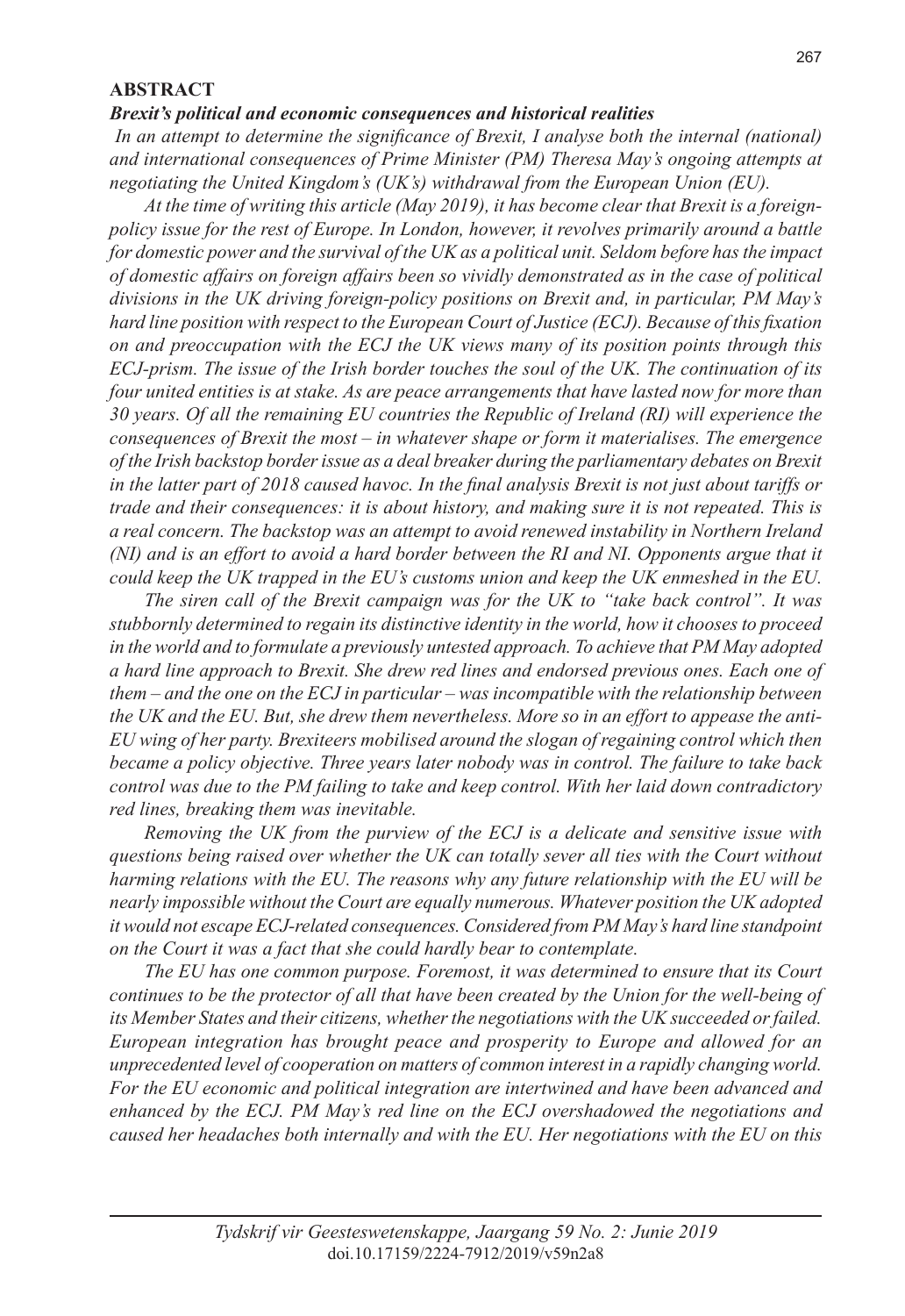*issue and other crucial matters required patience, diplomatic ability and skill, together with an in depth understanding of the workings of all the EU institutions. The UK displayed no sign of any of these qualities.*

*The Withdrawal Agreement, which PM May negotiated would be legally binding once it was approved by the UK Parliament and EU Members and ratified by the EU Parliament. It will thereafter govern the terms of the UK's departure from the EU. Its draft provisions include a transition period ending on 31 December 2020. Coupled with this Agreement is the nonbinding Political Declaration. It details the UK's longer-term relationship with the EU. It envisages an ambitious, broad, deep and flexible partnership.*

*On Brexit the EU stands united as never before; the UK is regarded simply as a divisive entity. To exarcerbate matters, the UK government consistently underestimated the EU's resolve to stay united. Furthermore, it tried and failed dismally to drive a wedge between Member States and the EU Commission. Its Ministers misled themselves and the public in the UK into believing that the continentals would cave in because of their trade surplus with the UK. Ministers were either not briefed or ignored briefings on critical core features of the EU that conditioned the latter's approach and drove its ambition to stay united and speak with one voice. Seldom before have 27 States acted in such unison. By contrast, divisiveness characterised the UK's performance.* 

*UK officials knew right from the start that a leaving state was required to accept the EU position as the basis for the talks. In the Brexit talks, it was 27 to one. But their Ministers and not least of all their PM gave the impression that the UK had equal political weight to the EU*  in the negotiations. They minimised the difficulties. They implied the talks would be a walkover. *When reality dawned, they accused the EU of stubbornness and unwillingness to cooperate. They questioned the good faith of their EU interlocutors. When they were not doing that they cried victory after every encounter with the EU negotiators. It would serve the UK well to approach the new round of negotiations with a new frame of mind so as to give substance to a future relationship with the EU. One that would treat their European counterparts as worthy negotiating partners and not as foil for use in domestic politics.*

- **KEY WORDS:** Dead lines, red lines, European Arrest Warrants, European Court of Justice, European integration, European Union, Irish backstop, Jurisdiction, Parliament, Political Declaration, Prime Minister May, Territorial integrity, White Papers, Withdrawal Agreement
- **TREFWOORDE:** eerste minister May, Europese lasbriewe, Europese Geregshof, Europese integrasie, Europese Unie, Ierse terugval-opsie, jurisdiksie, onttrekkingsooreenkoms, Parlement, politieke verklaring, rooilyn, sperdatums, territoriale integriteit, voorwaardes, witskrifte

## **OPSOMMING**

Hierdie oorsigartikel is nie 'n kronologiese weergawe van alles wat rondom Brexit gebeur het nie. Dit gee eerder die hooftemas weer wat op hul beurt onvermydelik lei tot duplikasie van verwysings en gevolgtrekkings in sekere gevalle.

Waar Brexit vir die Europese Unie (EU) 'n ernstige buitelandse beleidsonderwerp is, gaan dit vir die Verenigde Koninkryk (VK) amper meer oor 'n oorlewingstryd om binnelandse politieke mag en die voortbestaan van die VK as 'n politieke eenheid. Die impak van binnelandse aangeleenthede op buitelandse beleid word gedemonstreer deur eerste minister May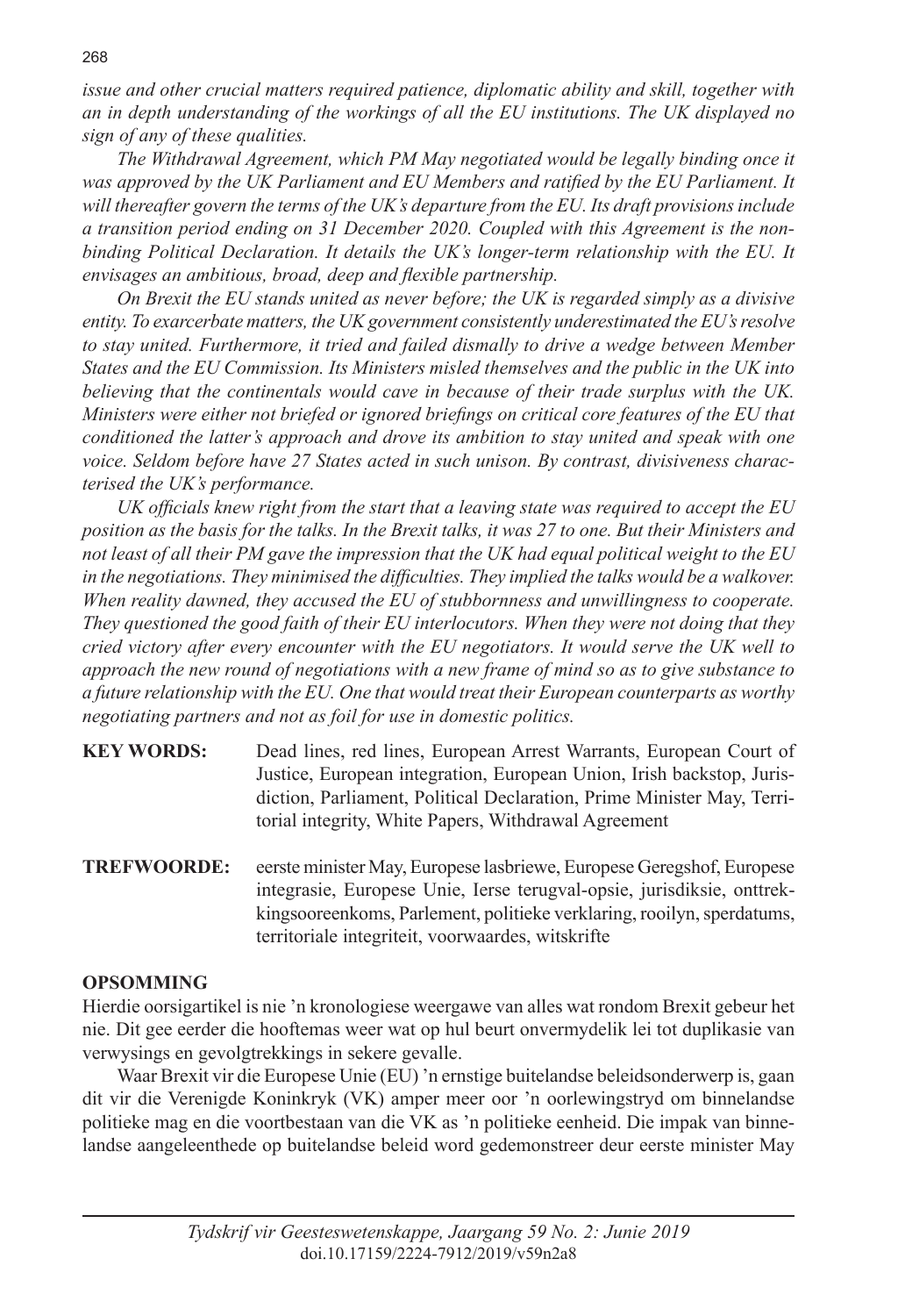se onversetlike standpunt oor die Europese Geregshof (EG).1 Die VK ervaar die EG as 'n soewereiniteitsbedreiging. Daarom is die wekroep van die Brexit-veldtog vir die VK om "weer volle beheer terug te kry". Om die VK van die EU se menige instellings en beleidsvoorskrifte los te maak en te organiseer, sou altyd 'n moeilke taak wees. Die aanvanklike pogings om volle betekenis aan Brexit te gee en ook 'n toekomstige verhouding met die EU te bewerkstellig – een sonder die EG se betrokkenheid – is kil deur die Europese gespreksgenote ontvang. Aangesien die eerste minister se ononderhandelbare voorwaardes en rooilyne dwaaslik en teenstrydig neergelê is, was dit onvermydelik dat hulle nie sou steekhou nie. Dat die EG in die proses sou verdwyn, was wensdenkery aan die kant van die VK. Daarenteen was die EU nou meer vasberade dat geen voorstel wat die EG se rol minimaliseer, nog minder die Hof se betrokkenheid uitsluit, oorweeg sou word nie. Om die VK se oordrewe fokus op die EG te verstaan, is dit belangrik om die gebeure voor en na die referendum in ag te neem.

# **INLEIDING**

Die EU het uit die staanspoor die agenda vir die onderhandelinge ferm neergelê. Waarmee saamgestem sou word, sou beperk wees. Die EU was vasbeslote om die waarde van lidmaatskap vir sy lede te behou. Afwatering van al die kompromieë wat sorgvuldig oor baie dekades gemaak is, is verhoed. Na twee jaar van onderhandeling het dit duidelik vir die VK geword dat dit nie moontlik is om die EU en sy Hof te skei nie en dat laasgenoemde steeds 'n prominente rol sal speel in die interpretasie van alle verdrae en wetgewing wat die Unie vorm en in stand hou en wat sodoende dus ook 'n bepalende invloed op buitelandse aangeleenthede uitoefen en wat lidstate nog altyd aanvaar en onvoorwaardelik gehoorsaam.

Die eise wat aan mev. May gestel is om Brexit meer presies te definieer sonder om net haar slagspreuke tot vervelens toe te herhaal, het ondraaglik begin word. Onstuimige politieke storms het oor haar onderhandelingspogings en aanbieding van oplossings losgebars. Om aan die referendum te voldoen, het nou nie meer so maklik gelyk nie, en sy is meermale polities verwond. Dit het alles daartoe gelei dat sy later eerder verdra as aanvaar is. Selfs groter struikelblokke het aan die begin van Desember 2018 voorgelê, waarvan baie na die eerste maande van 2019 oorgespoel het. Die Parlement se betrokkenheid het ook nie juis gehelp nie. Drie maal is haar onttrekkingsooreenkoms afgestem en vir die eerste keer in parlementêre geskiedenis is 'n eerste minister gerepudieer. In die plaaslike verkiesings wat aan die begin van Mei 2019 dwarsdeur die hele VK gehou is, is die Konserwatiewe Party swaar gestraf. Brexit was die oorsaak dat kiesers se geduld opgeraak het met die oneindige gesloer om dit af te handel.

Oor Brexit staan die EU verenig soos nog nooit vantevore nie. Die VK bly 'n skerp verdeelde entiteit en onderhandelingsvennoot en sy regering het deurgaans die EU se vasberadenheid onderskat om verenig te bly.

The EU has a long track record of conducting wide-ranging negotiations. It has developed a complex decision-making process that reflects years of fine tuning. A large part of this process involves continually consulting a multitude of actors both within and outside of EU institutions. This has helped to ensure that, as much as is possible, the EU speaks with one voice when negotiating with third parties.2

<sup>&</sup>lt;sup>1</sup> Hierdie standpunt het sy as 'n rooilyn ("red line") gestel wat sy nie bereid was om oor te steek nie.<br><sup>2</sup> Durrent et al. (2010-16)

Durrant et al. (2019:16).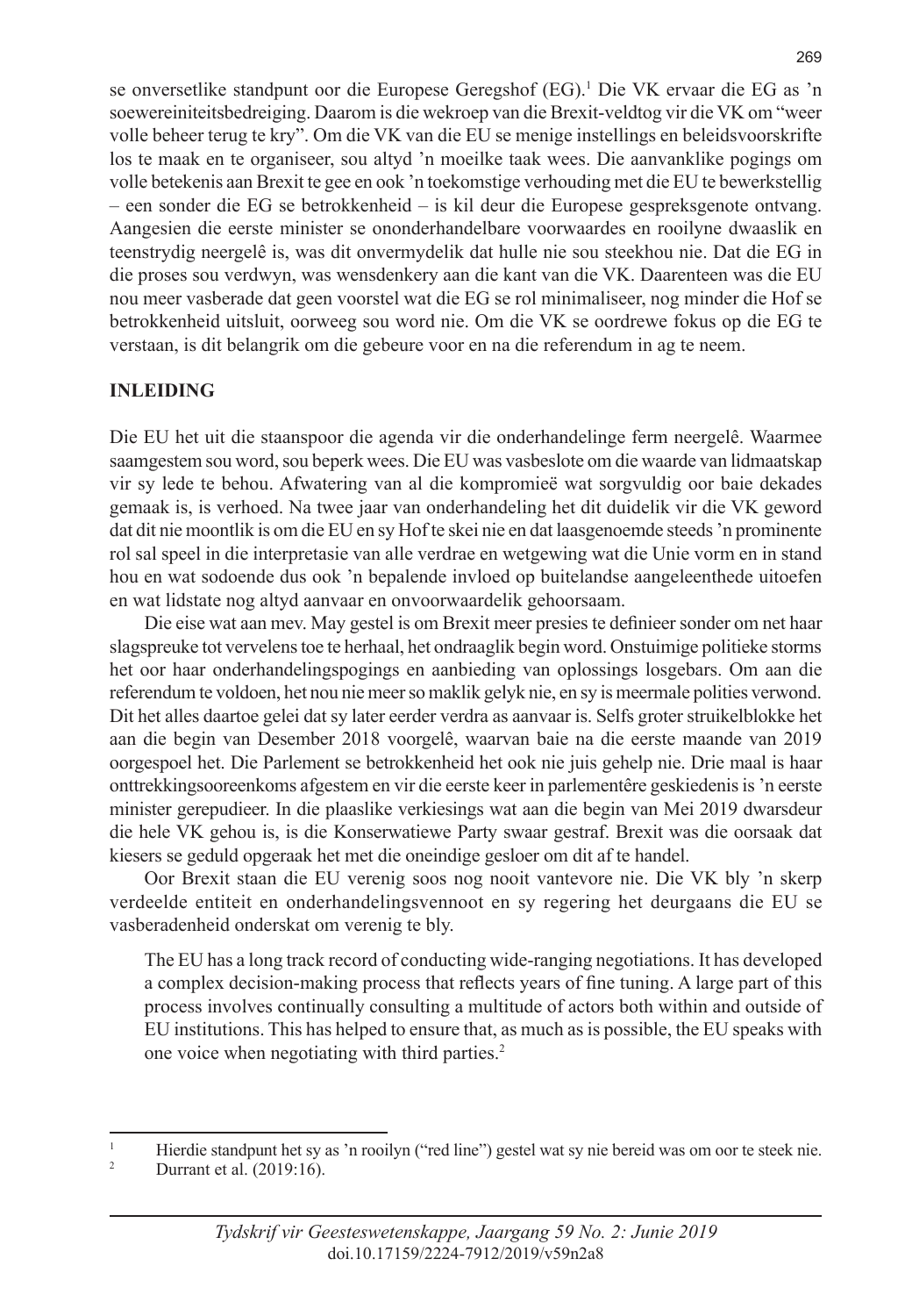Die situasie het nog nooit so beroerd gelyk soos tans met die sperdatum van 31 Oktober 2019 in sig nie. Die VK sien nie kans vir 'n geen-ooreenkoms nie en die Parlement ondersteun ook nie 'n ander plan nie. Die VK sal nie 'n sterk genoeg argument vir verdere uitstel kan aanbied nie. Dit is selfs twyfelagtig of die tussentydse sperdatum van 23 Mei 2019 haalbaar gaan wees wanneer eerste minister May aan die EU moet verslag doen oor haar pogings om die ooreenkoms goedgekeur te kry soos wat die EU op aandrang van die Franse President bepaal het.

Dit is onduidelik watter van die onderskeie buitelandse beleidsaspekte van die EU en VK na Brexit prioriteit sal geniet. Eerste minister May se buitelandse beleid is deur Brexit verswelg, en dit begin lyk asof die VK uit internasionale debatte getree het, terwyl die wêreld 'n tragiese mislukking van diplomasie aanskou het. Die verlies aan geloofwaardigheid was tasbaar. Vrae oor die voortgesette geo-strategiese waarde van die VK het begin opduik. Die VK gaan nie noodwendig in 'n sterker posisie wees as wat dit was nie of wat voorstanders van Brexit die heeltyd voorgegee het dit sou wees nie. Die EU gaan ook nie aan gevolge ontsnap nie.

Van al mev. May se rooilyne en haar aanvanklike ferm standpunt dat "Brexit beteken Brexit" het nog niks gekom nie. Die rede hiervoor is voor die hand liggend. Sy het haar rooilyne gestel en verkondig sonder dat sy die werklike implikasies van elkeen afsonderlik en almal gesamentlik deurdink en begryp het.

Binne enkele weke het die hele Brexit-proses ontrafel. Die eerste minister se nalatenskap lê aan skerwe. Sy en haar regering sal beslis nie onthou word vir enige bepalende gebeure of oomblikke nie, maar eerder vir 'n reeks foute wat gelei het tot die mees katastrofiese mislukking in die geskiedenis van die VK die afgelope sewe dekades, naamlik Brexit.

Vir die VK en die EU was die Brexit-proses in Mei 2019 nog steeds 'n onverkwiklike ondervinding. Vir buitestanders was dit 'n pynlike ervaring om eerste minister May se halsstarrige optredes en die VK-parlement se betrokkenheid wat net tot meer verwarring en chaos bygedra het, gade te slaan. Om nie van die binnegevegte in mev. May se eie party te praat nie. Dat die EU uiters gefrustreerd met haar en die hele proses is, verbaas eintlik niemand nie.

Meer as 1 000 dae na die referendum wat die regering opdrag gegee het om die EU te verlaat en maande na die eerste sperdatum van 29 Maart 2019 wat die VK-regering self gestel het om daaraan te voldoen, is die VK se toekomsverhoudinge met die EU onduideliker as ooit. Nuwe spertye is neegelê en steeds is daar geen duidelikheid oor wanneer en όf die VK die EU wel gaan verlaat nie. In meer as twee jaar kon die VK met sy hardkoppige mev. May, wat verbeelding, buigbaarheid, flair en geskiktheid kortkom, nie daarin slaag om 'n oplossing te vind wat vir die Parlement aanvaarbaar was nie. Eerste minister May regeer wel, maar haar party is onregeerbaar. Haar kabinet is ontevrede en onbedwingbaar. Hulle luister nie na haar nie, maar dank haar ook nie af nie. Hulle bedank net een na die ander, en meer as 15 het al haar kabinet verlaat. Die stortvloed van parlementêre stemmery het allermins tot 'n oplossing bygedra. Dit het geen duidelikheid gebring nie maar eerder bygedra tot 'n gekkehuis van verwarring.

Cabinet collective responsibility has broken down. The Prime Minister has struggled to unify her Cabinet, leading to repeated paralysis on key issues. Theresa May's Government has set records for ministerial resignations, but the extent to which she has been forced to tolerate dissent without being able to remove ministers has been even more striking. ... The two-party system is under threat. Brexit has divided both main parties, with neither managing to reach an internal consensus on how to leave the EU.<sup>3</sup>

Lloyd (2019:5).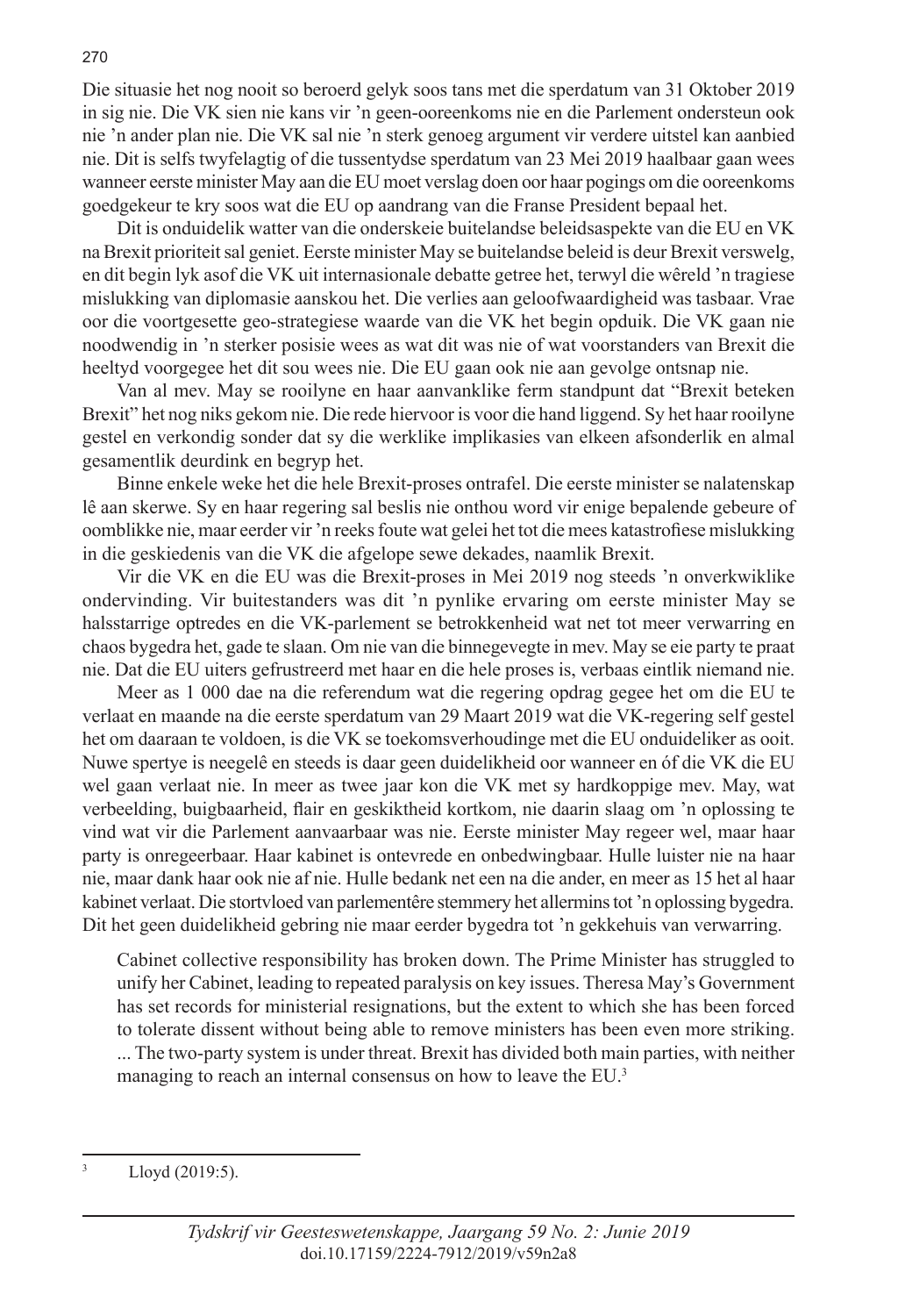Vir die EU is Brexit 'n ernstige buitelandse beleidsonderwerp. In Londen gaan dit amper meer oor 'n stryd om binnelandse mag en die oorlewing van die VK as 'n politieke eenheid. Selde voorheen is die impak van binnelandse kwessies op buitelandse aangeleenthede so duidelik gedemonstreer soos in die geval van die politieke verdeling in die VK se buitelandse beleidsposisies oor Brexit, en in besonder die eerste minister se rooilyn oor die EG. As gevolg van hierdie preokkupasie met die Hof beskou die VK baie van sy standpunte deur die EGprisma. Dan sny die kwessie van die Ierse grens ook diep aan die VK. Die voortsetting van sy vier verenigde entiteite is op die spel, asook die vredesooreenkomste wat oor meer as 30 jaar strek. Uit al die oorblywende 27 EU-lidlande sal die nagevolge van Brexit die Republiek van Ierland (RI) die meeste raak – in watter vorm dit ook al uiteindelik materialiseer. Die verskyning van die Ierse terugval-opsie ("Irish backstop") as ooreenkomsbreker gedurende die parlementêre debatte oor Brexit later in 2018 het chaos veroorsaak. Uiteindelik gaan Brexit nie net oor tariewe of handel en die gevolge daarvan nie: dit gaan oor geskiedenis en die versekering dat dit nie herhaal word nie. Dit is 'n wesenlike bekommernis. Die Ierse terugvalopsie was 'n poging om hernieude onstabiliteit in Noord Ierland (NI) en 'n harde grens tussen die RI en NI te vermy. Opponente voer aan dat dit die VK in die EU se doeane-unie, en uiteindelik die EU, sal vaskeer. Dít is juis waarop mev. May onvermydelik afstuur, indien sy aan die samesprekingseise voldoen van haar Arbeidsparty-mededinger en leier van die amptelike opposisie, Jeremy Corbyn, met wie sy in April 2019 onverwags in gesprek begin tree het om 'n aanvaarbare oplossing vir Brexit te vind.

Maar Brexit skep ook vrae en uitdagings vir Skotland en sy toekomstige status en bande met Engeland wat terugdateer tot die Unie van die Krone in 1603 en die "Acts of Union" in 1707. In die referendum van September 2014 het die Skotte met 'n aansienlike meerderheid gestem om in die VK te bly, maar in die referendum oor Brexit twee jaar later, het 62% van kiesers in Skotland (insluitend die meerderheid in alle distrikte) verkies om in die EU te bly. Tydens parlementêre debatte oor haar ooreenkoms met die EU, het mev. May heelwat skerp woordewisselinge met die Skotse parlementslede gehad. Dit het beslis nie haar gewildheid onder hulle en die Skotte in die algemeen versterk nie en laasgenoemde se geduld begin al minder raak. Die sentimente wat Harris uitspreek, word al hoe meer gehoor:

If the three-year saga of Brexit tells us anything, it is that the United Kingdom is irretrievably breaking apart. Beyond the glaring fact that Scottish and English politics now have almost nothing in common, there is a deep sense that Brexit is testing some of the UK's already-fragile institutions to destruction.... The Scottish body politic displays precious few of the ailments that have so disfigured debate in England. … In that context, the case for splitting away from England is easier to make than ever, and when first minister Nicola Sturgeon spoke last week to the Scottish parliament, she did a pretty eloquent job. "Scotland should be a thriving and driving force within Europe," she said. "Instead we face being forced to the margins". Independence, she went on, "would mean that decisions against our will and contrary to our interests cannot be imposed on us by Westminster".4

Die woorde van die Skotse volkslied kry nuwe betekenis wanneer hulle sing dat die Engelse Koning, Edward II, huiswaarts moet keer om te gaan herbesin toe hy na sy nederlaag teen *Robert the Bruce* in 1314 verdryf is. Uiteindelik moet daar besef word dat die gevolge van Brexit moontlik die einste struktuur van die Unie kan destabiliseer. Tony Blair, 'n voormalige

<sup>4</sup> Harris (2019).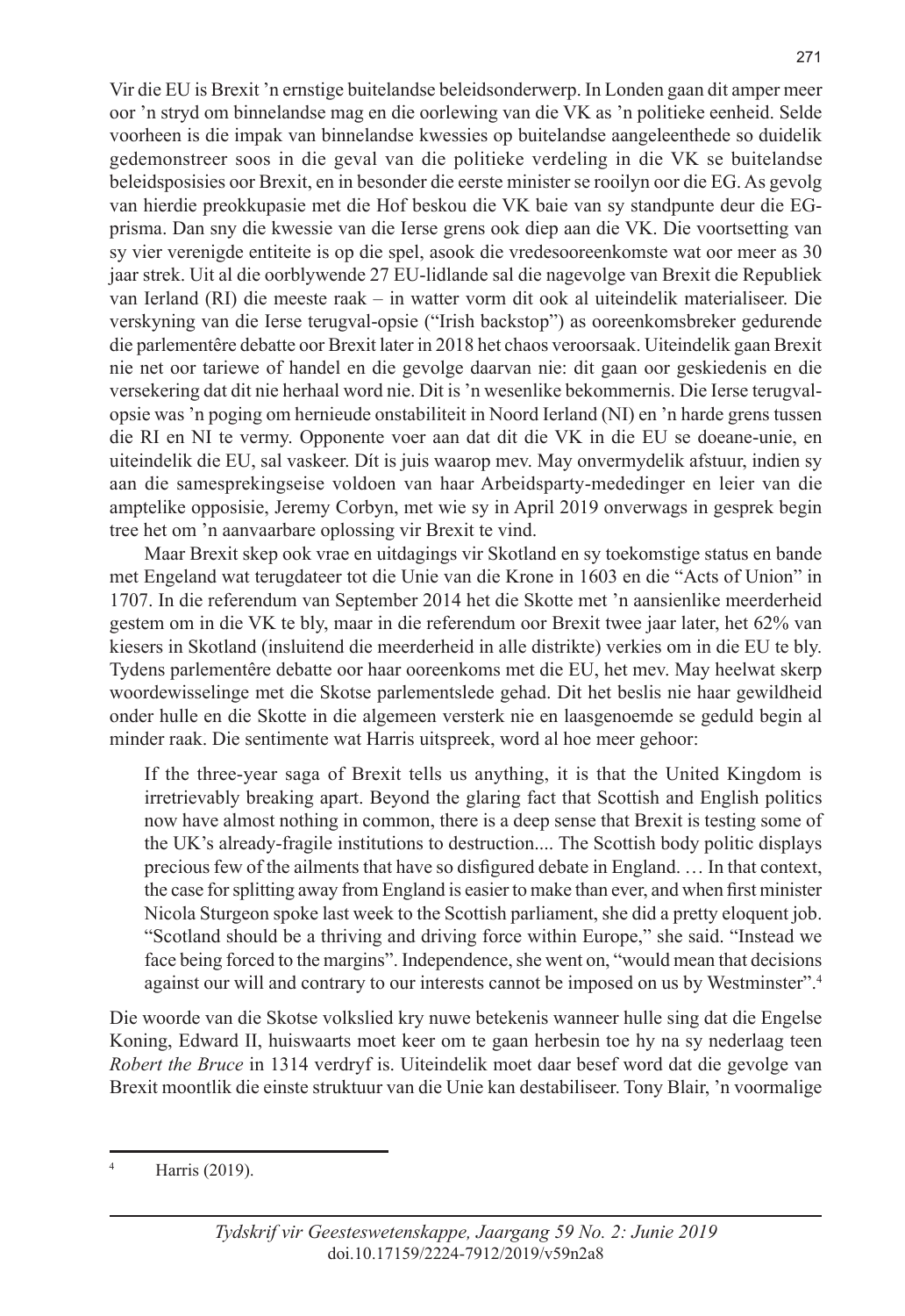eerste minister, het kampvegters vir Brexit aan die einde van April 2019 hewig blameer dat hulle hierdie Unie onder te veel spanning plaas.<sup>5</sup> In 'n onderhoud rig hy die volgende waarskuwing:

Brexit places the Union of the United Kingdom at risk, with politicians "underestimating the struggle" that will follow if the UK leaves the European Union.<sup>6</sup>

Nadat die VK die moeilike pad gestap het met die samestelling van wesenlike voorstelle om volle betekenis aan Brexit te gee, is die aanvanklike pogings om hierdie toekomstige verhouding met die EU, wel sonder die EG se betrokkenheid, te struktureer kil afwysend deur Europese gespreksgenote ontvang. Tydens die gebeure van Julie 2018, met die publikasie van die tweede Witskrif oor die VK se toekomstige verhouding met die EU, is die hele kwessie van die EG na vore gebring. In November 2018 het eerste minister May die onttrekkingsooreenkoms afgehandel. Daarin is nou verskeie rolle vir die Hof in 'n toekomstige verhouding tussen die VK en die EU uiteengesit. Die insluiting van hierdie verwysings na die EG het egter net meer probleme vir mev. May geskep. Daarbenewens het die Ierse terugval-opsie nie net verdere omstredenheid in die VK veroorsaak nie, maar ook beroeringe in beide die RI en in NI tot gevolg gehad. Die ooreenkoms het ook die £40 miljard-betaling van die VK aan die EU en die regte van EU-burgers in die VK en Britse burgers in EU-lande gedek. Daarby het dit die oorgangsperiode van 21 maande waartydens die VK die EU se reëls moet gehoorsaam, maar wel lidmaatskap van sy instellings verloor, uiteengesit. Die onttrekkingsooreenkoms moes deur die VK-Parlement en bepaalde EU-instellings aanvaar word voor die VK die EU met 'n ooreenkoms verlaat. Voor 29 Maart 2019 het die ooreenkoms drie noodlottige nederlae in die Britse Laerhuis gely. Daar is nie gestem vir die politieke verklaring wat terselfdertyd as die onttrekkingsooreenkoms onderhandel is nie. Die verklaring spreek die aard van die verhouding tussen die EU en die VK in die era na Brexit aan en vorm die basis van toekomstige gesprekke om onder meer handelsbande te vestig. Durrant rig die volgende waarskuwing oor hierdie volgende fase om Brexit af te handel:

Those negotiations will be more complicated and wide-ranging than the first phase; covering trade and security co-operation, and involving issues as diverse as fisheries and financial services, intelligence sharing and intellectual property, student exchanges, and sanitary and phytosanitary regulation. Even if the UK leaves with no deal, it will still need to talk to its nearest neighbour and most important trading partner.<sup>7</sup>

Die oorangstigheid waarmee die VK Brexit wil afhandel, kan uiteindelik weer tot allerlei probleme en mislukkings aanleiding gee.

The Government wants to start negotiating this relationship as soon as the Withdrawal Agreement is ratified. But there are many things it needs to consider before it can start the detailed negotiations required to convert the Political Declaration into a treaty that will be thousands of pages long. Given the extension of the Article 50 period to October, and the European elections, it is unlikely that negotiations will start before November 2019.8

 $^{5}$  O'Donoghue (2019).

Blair (2019).

 $\frac{7}{8}$  Durrant et al. (2019:3).

Durrant et al. (2019:38).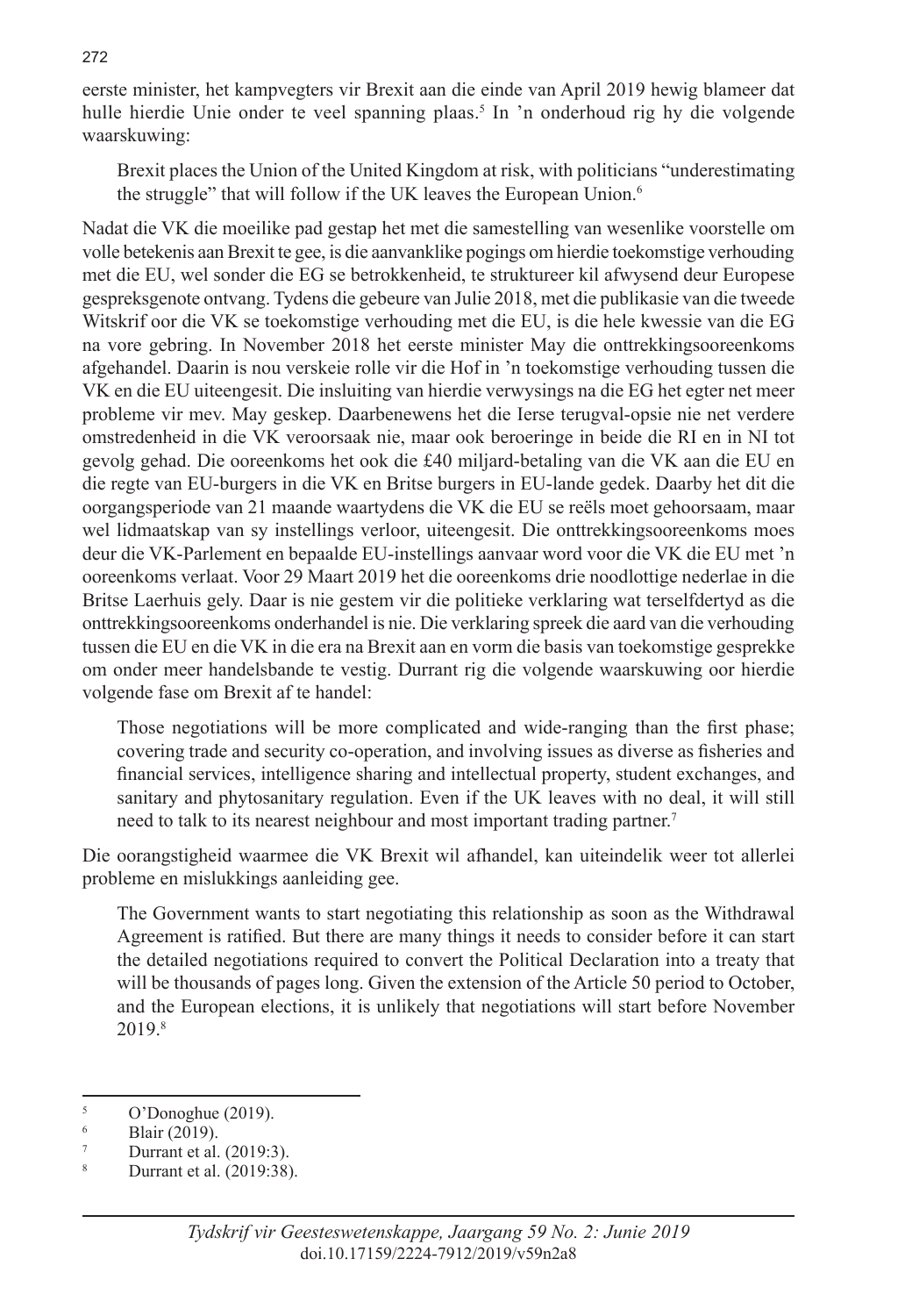Parlementslede was raadop en die proses het ingewikkelder geraak. Die VK is in verdere chaos en verwarring gedompel en aantygings van politieke oneerlikheid is teen die eerste minister gemaak. Brexit was nou bestem vir 'n lang vertraging. Die EU het nie eintlik simpatie met eerste minister May gehad vir haar pogings om die gemors wat die VK immers self geskep het, reg te stel nie. Op 10 April 2019 het 'n noodberaad van EU-leiers 'n VK-versoek vir verdere uitstel oorweeg. Vir die versoek om toegestaan te kon word, moes die VK verduidelik watter doel dit sal dien. Verdere uitstel is tot 31 Oktober 2019 verleen op voorwaarde dat eerste minister May op 23 Junie 2019 – enkele dae voor die verkiesing van die Europese Parlement – aan die EU verslag moet doen oor haar vordering om parlementêre goedkeuring vir haar voorstelle te bekom. Gevolglik is dit op daardie datum – drie jaar na die referendum – baie moontlik dat die VK steeds 'n lid van die EU gaan wees; gebruik sal moet maak van die tydperk tot einde Oktober 2019 om finaliteit oor die ooreenkoms te bereik; aan die verkiesing van die Europese Parlement moet deelneem; en tot die EU-begroting sal moet bydra. Anders verval die addisionele verlengtydperk en kom die VK se voortgesette lidmaatskap van die EU dadelik in gedrang. Sou mev. May egter die Parlement se goedkeuring vir haar onttrekkingsooreenkoms kry, kan die VK die EU enige tyd gedurende hierdie verlengde tydraamwerk verlaat.9

# **SPERDATUMS**

Die jongste spedatum en die voorwaarde daaraan gekoppel, is op aandrang van die Franse President so bepaal. Hy was geensins oortuig van eerste minister May se argumente vir uitstel nie. Hy beskou Brexit as 'n groot mors van tyd vir die EU. Dit oorheers elke byeenkoms van die leiers van die EU en dit ontneem hom van geleenthede om sy eie agenda vir verdere en dieper integrasie in die EU te propageer. Tyd vir hom om 'n naam in die EU na te laat word min. Frankryk se posisie in die EU is wankelrig en nie alle lidlande steun sy planne vir verdere integrasie nie. Die stremming in die verhouding tussen President Macron en Bondskanselier Merkel van Duitsland is ernstig. Sy gaan ook nie meer veel langer op die toneel wees nie. Brexit laat die EU ook met 'n lang lys onbeantwoorde vrae vir beide politici en burgers regdeur die Unie. Indien hulle nie spoedig beantwoord word nie kan Europese politiek ook meer probleme ondervind. Brexit het anti-EU populiste wat binne die EU aktief is verder aangehits. Nasionalistiese politici dwarsdeur Europa het hul ambisies dadelik begin aanpas. Hul oogmerk is nie dat hul lande die EU moet verlaat nie maar eerder om veranderinge te weeg te bring waardeur die EU van binne ondergrawe en selfs vernietig kan word.

# **DIE EUROPESE GEREGSHOF AS ONOORKOMELIKE STRUIKELBLOK IN VK-ONDERHANDELINGE**

Die wekroep van die Brexit-veldtog was vir die VK om "weer beheer terug te kry". Sodoende wil die VK sy unieke identiteit in die wêreld herwin. Om dit te bereik, het die eerste minister 'n onversetlike benadering tot Brexit ingeneem. Sy het rooilyne gestel en vorige standpunte hieromtrent beaam. Elkeen daarvan – veral die een oor die EG – was teenstrydig met die verhouding tussen die VK en die EU, maar, in 'n poging om die anti-EU faksie in haar party te paai, het sy dit nogtans gestel en daarmee volhard. Een van die ander hoofredes hoekom

Matthews  $(2019)$ .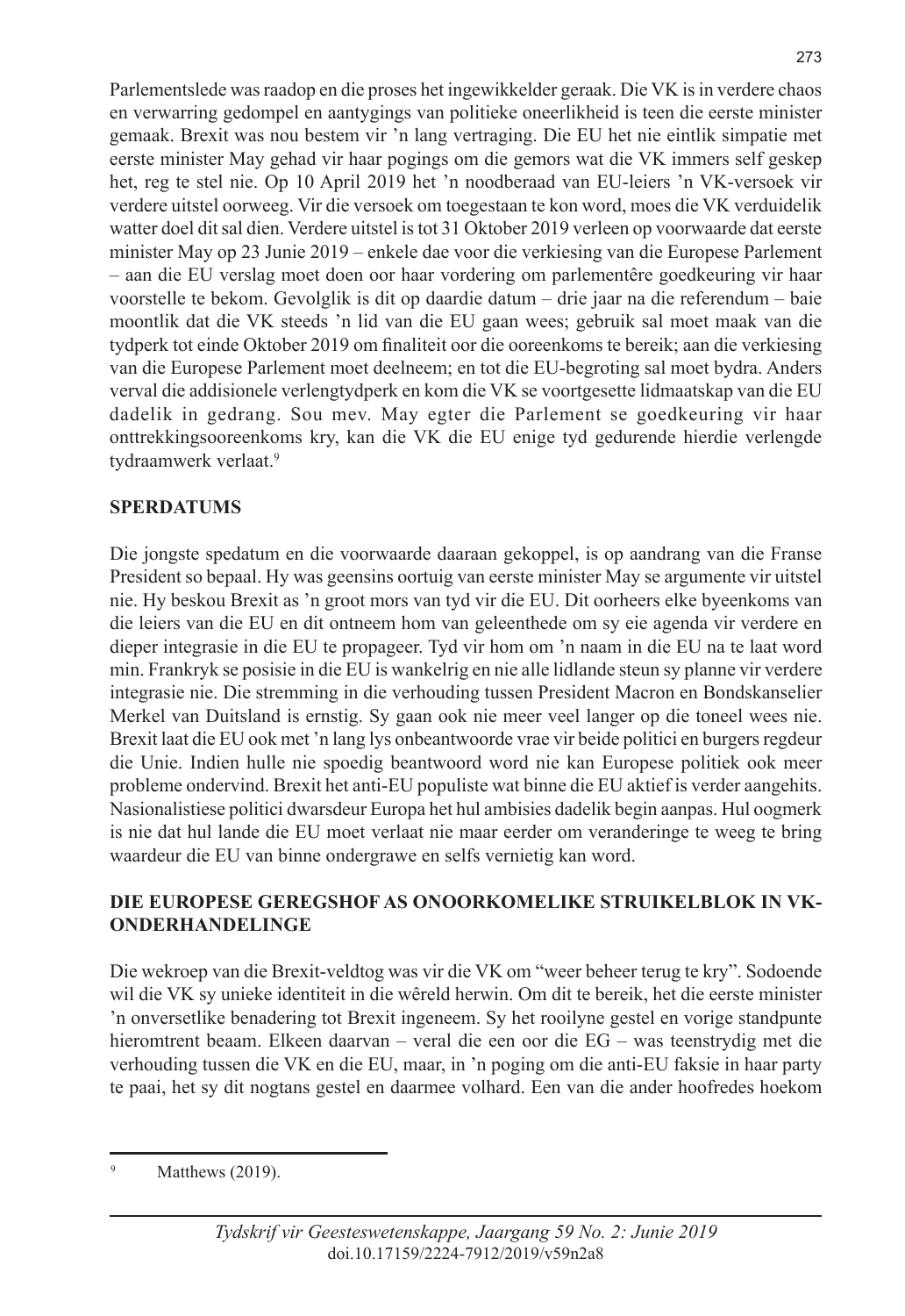kiesers besluit het om die EU te verlaat, is die wydstrekkende aard van die EG en die sentiment dat dit heeltemal te veel in die sake van die VK inmeng en die daaglikse lewens van sy burgers beïnvloed het. Gedurende die VK se 45 jaar van EU-lidmaatskap moes die VK byna 19 000 EU-wette en regulasies inkorporeer. Die Lissabonverdrag van 2009 is die EU se grondwet. Dit beslaan 274 bladsye. Die VK het geen so 'n dokument nie.

Die aanhitsters van Brexit het rondom hierdie slagspreuk van die terugwin van verlore beheer, wat uiteindelik 'n beleidsdoelwit geword het, gemobiliseer. Drie jaar later was niemand meer in beheer nie; eerste minister May het misluk om beheer te neem en te behou. Aangesien haar rooilyne dwaas en teenstrydig neergelê is, was dit onvermydelik dat dit onuitvoerbaar sou blyk te wees.

Die EU het uit die staanspoor aangedui dat dit waarmee hulle sou saamstem en wat hulle van die VK sou aanvaar, beperk was. Die EU was vasbeslote om die waarde van lidmaatskap vir sy lede te behou en die verwatering van al die kompromieë wat sorgvuldig oor baie dekades gemaak is, te verhoed. Boonop moet die afdwingingsmeganismes van die EG konsekwent toegepas word om enige ooreenkoms met die VK te ondersteun.10 Wat in gedagte gehou moes word, is dat so 'n ooreenkoms 'n wet van 'n instelling van die EU sal verteenwoordig.<sup>11</sup> Gevolglik sal dit binne die jurisdiksie van die EG val om die regsgeldigheid daarvan te hersien, die bepalinge te interpreteer en die eenvormige toepassing daarvan te verseker.12 Vir mev. May was dit 'n gruwel.

Die moeilike taak was om die losmaking van die VK van die EU se menige instellings en beleidsvoorskrifte te bewerkstellig. Verwydering van die VK van die jurisdiksie van die EG is 'n delikate en sensitiewe kwessie wat die vraag laat ontstaan het of die VK ooit heeltemal bande met die Hof sal kan verbreek.13 Die redes waarom enige toekomstige verhouding met die EU sonder die Hof byna onmoontlik gaan wees, is talryk. Watter posisie die VK ook al inneem, sal daar nie aan EG-verwante gevolge ontkom kan word nie. In ag genome die onverbiddelike standpunt van die eerste minister oor die Hof, was dit 'n feit wat sy skaars kon verdra. Sy het die vier hoekstene van die EU (vrye beweging van goedere, mense, kapitaal en dienste) geïgnoreer wat noukeurig oor baie dekades heen opgestel is en ten volle deur die EG ondersteun en afgedwing word as onverdeelbaar, onskendbaar en onvervreembaar.14 Sy wou slegs fokus op die behoud van bewegingsvryheid van goedere tussen die VK en EU – maar nie die ander drie nie. Terwyl dienste die grootste deel van die VK se ekonomie verteenwoordig, het die debat oor Brexit min aandag aan die behoeftes van hierdie erg diverse en gefragmen-

 $10$  Hillion (2018:147).

<sup>11</sup> Die regsopinie van die EG se Advokaat-generaal Sharpston in 2016. In paragraaf 36 bevestig sy dat 'n EU eksterne ooreenkoms van die EU wel 'n wet van die Unie is.

<sup>&</sup>lt;sup>12</sup> Hillion (2018:147).

<sup>13</sup> Sir David Edward, 'n voormalige regter by die EG en een van die VK se mees gesiene regskenners, het die eerste minister veroordeel as onkundig oor Europese reg. Hy het gewaarsku dat die regering die gevaar loop om op 'n ramp af te stuur. Vir hom was dit 'n fout om die EG in Brexit-

Of course, it was daft, frankly. The ECJ is not this big bogeyman. Why has Theresa May got this obsession in her head? … She had failed to grasp the ECJ's role in upholding EU single market rules – something one of her Tory predecessors had understood. It is manifest PM May doesn't understand the working of the Court or of the single market. She does not totally accept the function of the ECJ, which Mrs Thatcher fully recognised, as the arbiter of the single market. (Rankin 2017)<br>
Grasso (2018).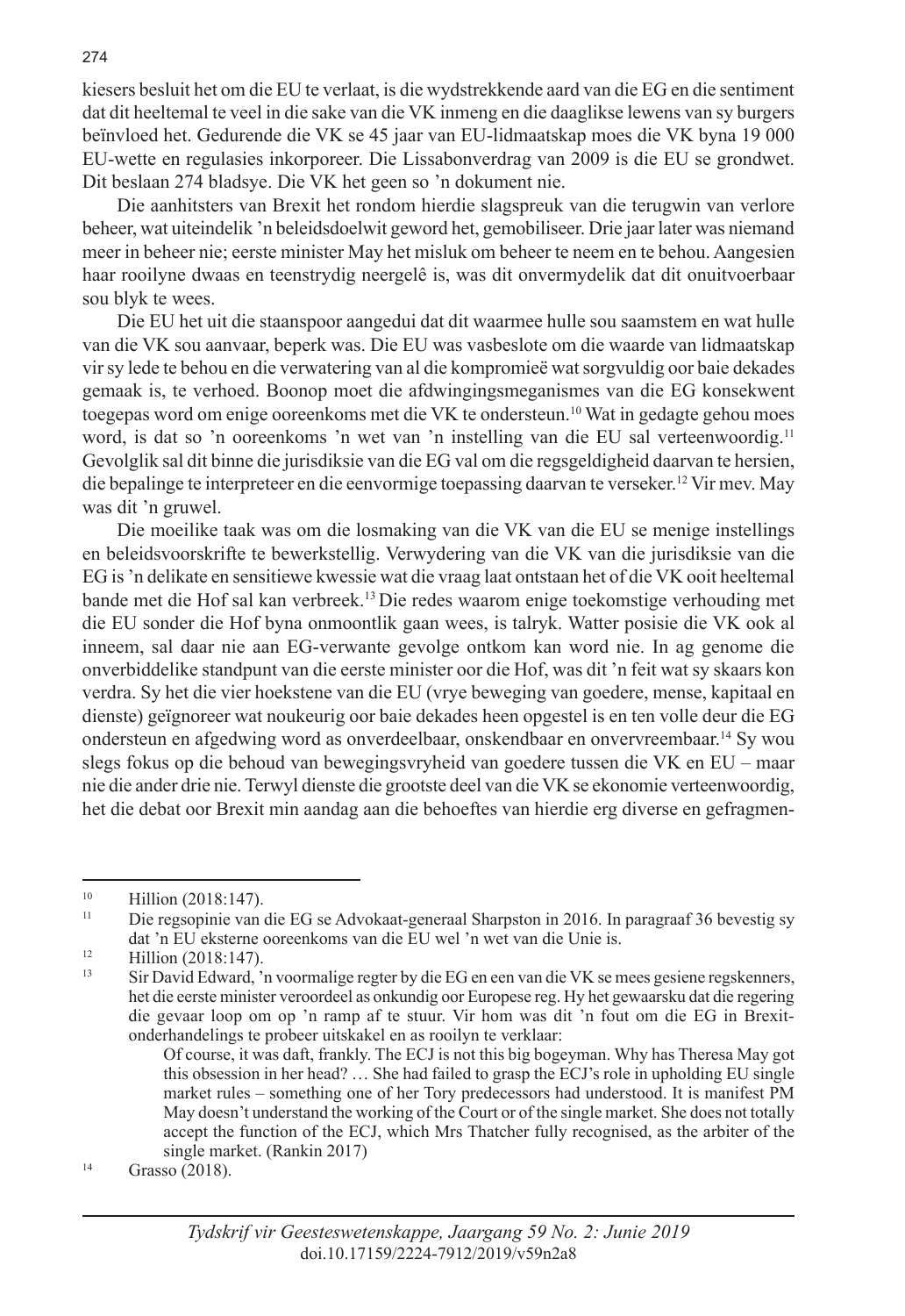teerde sektor geskenk. Die gevolg van die verwaarlosing van hierdie sektor blyk duidelik uit die raming dat firmas in finansiële dienste reeds bykans US\$ 1,2 triljoen se bates vanuit die VK na Europa verskuif het.15 In die laaste kwartaal van 2018 het die VK reeds 'n krygskas van US\$ 146 miljard se buitelandse valutareserwes opgebou om die geldeenheid te beskerm en 'n moontlike valutastorm te oorleef in geval van 'n geen-ooreenkoms.

Dit was geen verrassing dat haar Chequers-plan van Julie 2018 wat die basis van die tweede Witskrif en die latere onttrekkingsooreenkoms gevorm het, onaanvaarbaar was nie. Die voorstelle wat in albei vervat is, was teenstrydig met die behoeftes en vereistes wat die EU gestel het. Dit is nie net ingewortel in die hele EU-sisteem nie, maar vorm ook die kern van die enkelmark ("single market"). Hierdie poging om die vier vryhede te verdeel, het nooit uitvoerbaar gelyk nie. Dit het die afkeer en verwerping van die eerste minister se Chequersvoorstelle aan beide kante, in die VK en in Europa, om verskillende redes tot gevolg gehad. Wrywing tussen die VK en die EU het verder toegeneem. Daarbenewens het die VK heengegaan om voor te stel dat die EU se doeanereëls toegepas moet word sonder dat hulle deel van die Unie se regsorde vorm. Dus wou die VK sy soewereiniteit terugkry, en sy eie wette beheer. Daarmee is van die EU verwag om beheer en toepassing van hul eie wette prys te gee. Hierdie eis was vir die EU uiteraard onaanvaarbaar.

Die tydsberekening en inhoud van eerste minister May se standpunt oor die EG is meer deur faksies in die regerende Konserwatiewe Party as deur die werklikheid bepaal. Sy het slagspreuke tot beleidstandpunte verhef, en hierdie strategie was rampspoedig. Toe die politieke stryery oor die Hof versterk, het dit duidelik geword dat die EG sy eie stel bepalings na die proses gebring het om finaliteit rakende Brexit te bewerkstellig – ongeag die aard van die uiteindelike verhouding tussen die VK en die EU. Vir die EU was hierdie gevolge wesenlik en onvermydelik. Vir die VK was dit 'n kwessie van onderhandeling dat die EG geen rol in hul toekomstige verhouding met die EU sal speel nie. Daar was nie 'n oorkoepelende plan nie. Een van mev. May se kenmerkendste eienskappe wat haar uiteindelik in die steek gelaat het, was dat sy op 'n dag-vir-dag oorlewing staatgemaak het en geen langtermynstrategie gehad het om te volg nie. Twee vooraanstaande deskundiges oor internasionale verhoudings, Kahl en Brands definieer so 'n oorhoofse strategie as

... the conceptual architecture that lends structure and form to foreign policy. A leader who is 'doing grand strategy' is not handling global events on an ad hoc or case-by-case basis. A grand strategy, rather, represents a more purposeful and deeply held set of concepts about a country's goals and orientation in international affairs.16

Eerste minister May se benadering tot Brexit en die interaksie met die EU spreek nie hiervan nie. Toe die werklikheid tot haar deurgedring het dat die VK nie die betrokkenheid van die Hof heeltemal sou kon ontsnap nie het sy probeer om die rol daarvan dermate te verfyn dat die impak versag sou word. Tuis is sy beskuldig van valsheid, en in Europa was die argument gewonne.

Die grootste ironie het in Desember 2018 gekom toe die EG bepaal het dat die VK wel eensydig die besluit om die EU te verlaat, kan terugtrek. Daarmee is die weg vir die Parlement gebaan om 'n groter en veelseggender rol te speel te midde van die eerste minister se toenemende onpopulariteit en pogings om polities te oorleef.

275

<sup>&</sup>lt;sup>15</sup> Parikh (2019).

Kahl & Brands  $(2017)$ .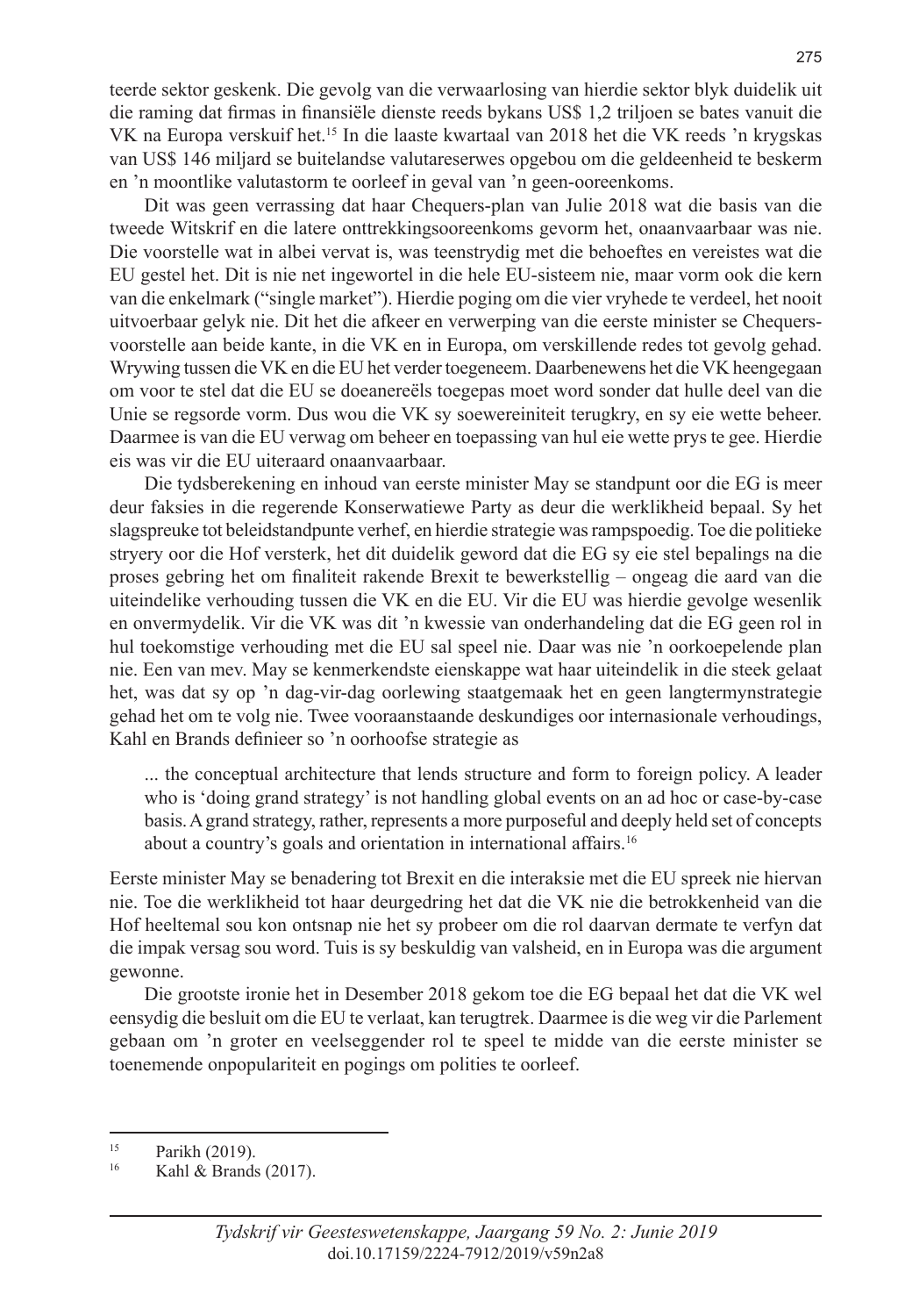# **REDES VIR HIERDIE BENEPENHEID MET DIE EUROPESE GEREGSHOF**

Om die VK se oordrewe fokus op die EG te verstaan, is dit belangrik om die gebeure voor en na die referendum in ag te neem. Namate die onbekende betree is, het die kwessie van die EG voortdurend prominent opgeduik in die aanloop tot beide die referendum van Junie 2016 en die algemene verkiesing van 8 Junie 2017. Hierdie kwessie het toenemend die eerste minister se *bête noire* geword. Nadat die verkiesing vir haar so rampspoedig skeefgeloop het, sy haar parlementêre meerderheid verloor het en voortaan op lede vanuit NI moes staatmaak om aan bewind te bly, het mev. May nogtans voortgegaan om haar mantra te herhaal dat geen ooreenkoms<sup>17</sup> beter was as 'n slegte een<sup>18</sup> – laasgenoemde verwys na 'n ooreenkoms wat, onder andere*,* 'n rol vir die EG sou voorsien. Met hierdie rooilyn oor die EG wou sy gehad het dat die Hof se beheer oor VK-aangeleenthede moes eindig die oomblik wanneer die EU verlaat word. Slegs dan sou sy tevrede wees dat sy korrek was met haar credo van "Brexit beteken Brexit".

Die EG is bekend vir sy aktiewe strewe na Europese integrasie en die las van sy beslissings op die VK het al hoe swaarder geword. In wese is die onoorkomelike onenigheid tussen die EU en die VK die gevolg van die konflik tussen die EU-verdrae se afhanklikheid van die EG in die interpretasie van alle EU-wette en die VK se rooilyn rakende die jurisdiksie van die Hof. Die minister wat aanvanklik verantwoordelik was vir onderhandeling met die EU het op rekord gestel dat die VK nie [wil] "fossilise past decisions of the EC"19 na Brexit nie. Maar dit is en sal altyd futiel wees om van die EU te verwag – wat nog te sê van aandring daarop – dat hulle moet instem tot enige verhouding met die VK waarin die EG geen rol gaan speel sodra die VK die Unie verlaat nie. Die EU het sy eie ferm standpunte oor sy Hof en daaroor is eenvoudig voet neergesit.

'n Vroeë EG-probleem vir die VK het 'n paar maande voor die Brexit-stem gekom. Dit het sy eie mate van skok vir die VK bevat en grootliks bygedra tot die toenemende verwyt teenoor die Hof in die aanloop tot die referendum. In Februarie 2016 het die Hof beslis dat die VK nie 'n Marokkaanse ma met 'n Brits-gebore seun kon deporteer nie – selfs al het sy 'n kriminele rekord in die VK. Die Hof se besluit is deur die Euroskeptiese kampvegters gesien as bewys van ongevraagde inmenging deur die EU in die gesag van die Minister van Binnelandse Sake (Theresa May op daardie stadium), wat die uiteindelike mag gehad het om te besluit oor die deportasie van individue en dus ook van buitelandse kriminele. Vir hardkoppige aanhangers van Brexit het dit 'n gevaarlike presedent geskep. Dit is die rede waarom die referendum-debat oor Brexit so skerp op VK-soewereiniteit gefokus het – om die

<sup>17</sup> Geen ooreenkoms beteken nie dat die VK lidmaatskap van die EU sal behou nie. Sy bande met die EU sal eerder skielik en bitterlik verbreek word. Geen ooreenkoms sal 'n groot skok vir die VK se ekonomie beteken. Die VK is baie meer afhanklik van handel met die EU as deel van sy BBP as wat die EU is van die VK. Dit sou ook onmiddellike, maar baie minder ernstige, gevolge vir die EU hê. Gemiddeld doen die EU-lidstate omtrent 8 persent van hul handel met die VK, in vergelyking met die VK se 44 persent met die EU. Niemand weet presies wat sou gebeur as daar geen ooreenkoms is nie, maar dit sal enorme politieke dobbelary wees om te probeer uitvind. Wat egter sonder twyfel seker is, is dat so 'n uitkoms gevolge vir beide die VK en die EU sal hê. Die hervestiging van tariewe en grensposte sal handel aan beide kante van die Engelse Kanaal ernstig belemmer en ontwrig.<br><sup>18</sup> Dertig maande later verander eerste minister May haar standpunt in Desember 2018. Nou is 'n

slegte ooreenkoms (wat sy onderhandel het en die Parlement by drie geleenthede as te swak beskou het om goed te keur) beter as 'n geen-ooreenkoms!<br>Khan (2017).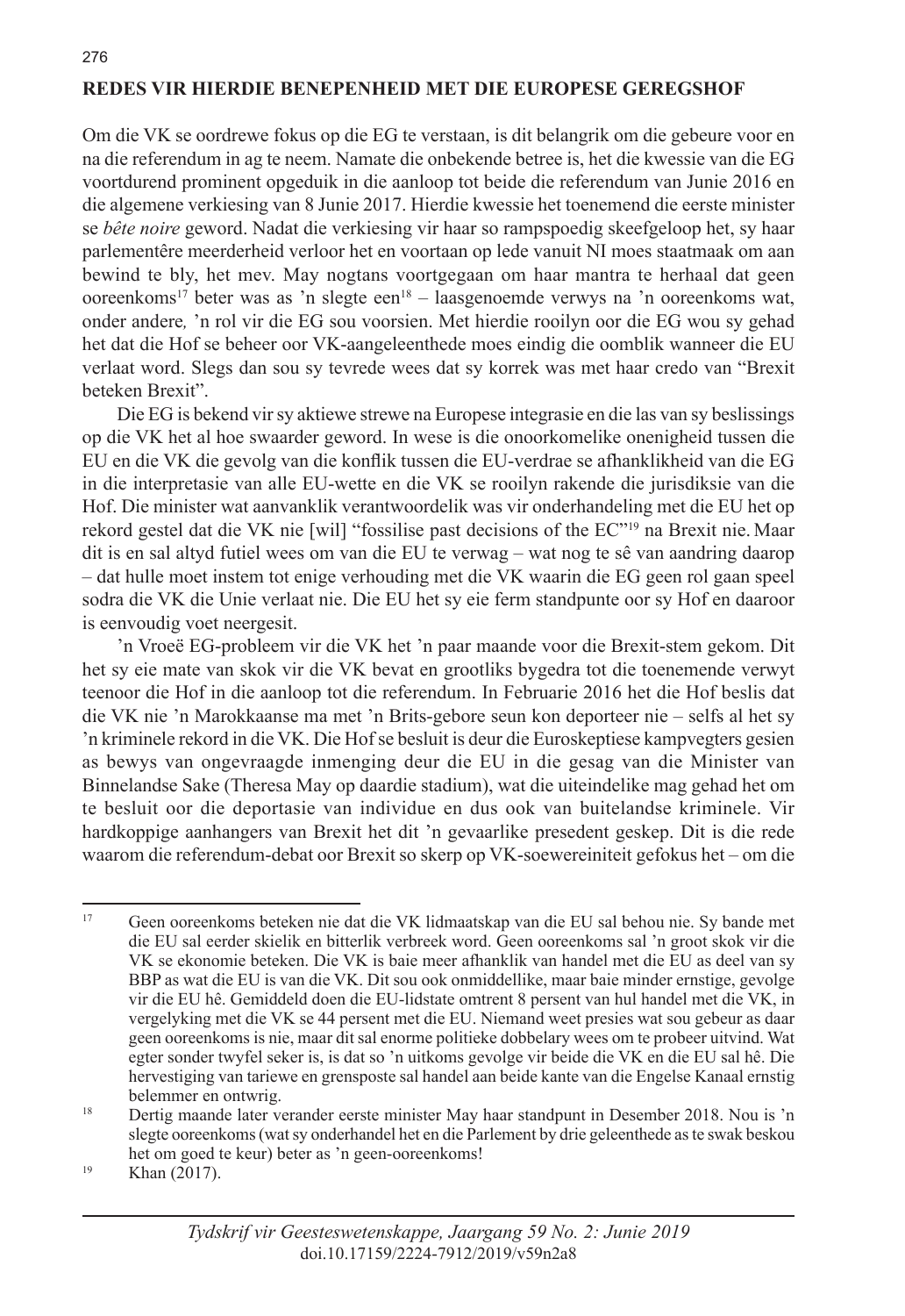VK eens en vir altyd te verlos van die jurisdiksie van die EG. Na die referendum het verwyte teen die Hof in regeringskringe aanhou weergalm en sterker geword. Die EG is toenemend gesien as nadelig vir die VK se vermoë om sy eie sake te hanteer en te beheer, en dit alleen het dit vir die regering moeilik gemaak om die voordele van EU-lidmaatskap verder te probeer verdedig. Die VK se Minister van Justisie ten tyde van die referendumveldtog, Michael Gove, was 'n voorstander van Brexit en uitermate krities en vyandig teenoor die EG.Hy het die Hof openlik daarvan beskuldig dat die VK se intelligensiediens se vermoë om vermeende terroriste te monitor ondermyn word en aangevoer dat dit skadelik vir VK-belange is.

In die mylpaalbesluit van 21 Desember 2016 spreek die EG die aspek van databehoudvoorsiening in die VK se Wet op Ondersoekmagte aan. Hierdie wet is deur die Minister van Binnelandse Sake ("Home Secretary"), wat op daardie stadium Theresa May was, geloods. Die Hof het beslis dat die algemene en deur die bank-behoud van elektroniese kommunikasie onregmatig is. Wat die VK-leiers die meeste gebelg het, was die snydende opmerking waarmee die Hof die wet afgekeur het. Volgens die Hof kan oorskryding van die streng beperkinge wat die wet neerlê nie in 'n demokratiese samelewing geregverdig word nie! As eerste minister was sy nou meer vasberade as ooit dat die EG nie enige jurisdiksie oor die VK moet behou in enige toekomstige verhouding met die EU nie. Haar antagonisme en verwyt teenoor die EG het verder verdiep. Die opskrif van 'n artikel oor hierdie onderwerp wat in *The Telegraph* van 22 Desember 2016 verskyn het, sê alles – "The European Court of Justice ruling on state surveillance is exactly why we are leaving the European Union".<sup>20</sup> In November 2017, te midde van die UK/EU-onderhandelinge oor Brexit, vryf die EG nog verder sout in die wonde van die VK. Die Hof beslis dat 'n Somali-burger met 30 kriminele oortredings in die VK mag aanbly. Daarbenewens vergoed die Hof die geweldenaar met £78,500 omdat die Minister van Binnelandse Sake hom onregmatig vir 445 dae in die tronk gehou het terwyl daar pogings was om hom te deporteer. Dit het mev. May erg verbitterd gelaat. Dit was 'n ewe groot slag vir die regering en het die Brexit-aanhangers se standpunt oor die EG versterk. Groot konsternasie het in die VK geheers. Hierdie beslissings het die VK as blatante skendings van sy soewereiniteit beskou. Dat VK-wette steeds onderhewig aan EG-beoordeling en beslissings sou bly, het net verdere verwyte teen die Hof laat posvat. Gevolglik het die EG 'n groter impak op die verhouding tussen die VK en die EU as enige ander aspek gehad.

# **STRUKTURERING VAN DIE UITTREDINGSOOREENKOMS**

Teen hierdie agtergrond en Brexit nou 'n *fait accompli* moes die regering sy uittrede en toekomstige verhouding met die EU struktureer. Dit het 'n onbegonne taak geblyk te wees met die VK se wensdenkery dat die EG gesystap sou kon word. Daarenteen het die EU enige poging om die EG se rol en betrokkenheid te minimaliseer deurgaans standvastig teengestaan. Die leierskap van die EU voel dat die Unie se posisie oor die algemeen, en oor hierdie spesifieke punt in besonder, steeds nie deur die VK se onderhandelingspan begryp is nie. Die VK blyk nie te verstaan dat 'n verhouding met die EU, of selfs samewerking op verskeie gebiede, soos Europese Lasbriewe en die Europese Atoomgemeenskap (Euratom), vereis dat die EG uiteindelik jurisdiksie moet hê en dat EU-wette moet geld nie. In die meer as twee jaar wat mev. May met die EU onderhandel het, is sy dikwels daarvan beskuldig dat sy geen werklike begrip vir die EU, sy strukture en funksionering ontwikkel het nie.<sup>21</sup> Dit het die besef versterk

<sup>&</sup>lt;sup>20</sup> Johnston (2016).

Wintour (2019a).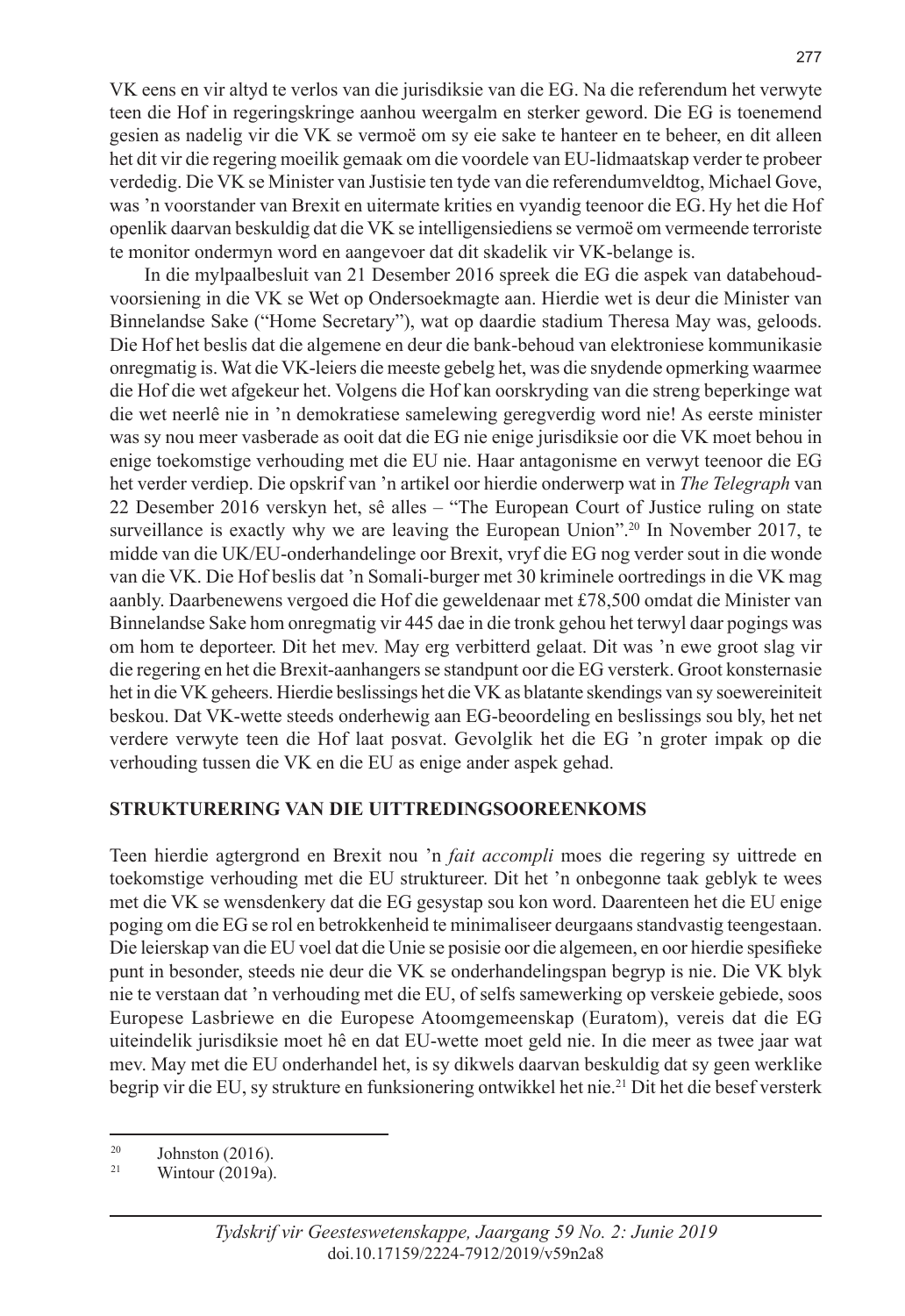dat die VK eintlik nooit in 'n omvattende verbintenis met die EU belang gestel het nie. Die verhouding het eerder meer oor handel gegaan.

Die eerste Witskrif wat die eerste minister in Februarie 2017 aan die Parlement voorgelê het, het die volgende afdeling ingesluit: "Taking control of our own laws – We will take control of our own statute book and bring an end to the jurisdiction of the Court".22 Een van die subafdelings is getitel: "Ending the jurisdiction of the Court of Justice of the European Union in the UK". In hierdie afdeling regverdig die regering sy vasberadenheid om eens en vir altyd die invloed van die EG oor die VK te beëindig. Hierin word dit dan ook duidelik waarom die Hof so onpopulêr geword het as gevolg van twee kernbeginsels wat die Hof in die terme oppergesag ("supremacy") en direkte gevolg ("direct effect") toepas wanneer dit by EUwetgewing en verdrae kom. Die EG het hierdie twee beginsels onderskeidelik in die beslissings Van Gend & Loos in 1963 en E.N.E.L in 1964 gevestig – 'n volle nege jaar voor die VK by die EU aangesluit het. Met ander woorde, toe die VK in 1972 by die EU aangesluit het, moes dit toe reeds ten volle bewus gewees het van hierdie twee beginsels asook die invloed en trefwydte daarvan. Deur by die EU aan te sluit, het die VK dus die beginsels as deel van hul lidmaatskapooreenkoms aanvaar. Nou, 45 jaar later, vind die VK dit laakbaar. Die VK verwag nou van die Hof om daardie beginsels nie meer op die VK toe te pas nie. Die VK wil nie meer daaraan onderhewig wees nie!

Die VK ervaar die EG as 'n soewereiniteitsbedreiging. Dusdanig het die Hof 'n uiters verdelende faktor in VK-politiek geword. Eerste minister May en haar party het van een posisie na die ander rondgeval. 'n Scenario wat die VK van 'n EG-vrye toekoms verseker, sal die VK definitief hoog en droog met onberekenbare gevolge vir die land in elke sfeer van menslike aktiwiteit laat. Terwyl mev. May haar voorstelle sonder direkte EG-jurisdiksie probeer bevorder het, het die EU geen belang getoon om enige nuwe meganisme te skep wat haar sou help om haar standpunt oor die Hof te verfyn nie. Tuis het hierdie standpunt haar tydelik gewild gemaak onder die heethoofde in haar party. Die kanniedood Brexit-aanhangers wat aangedring het op totale wegbreek van die EU was aanvanklik tevrede. Weldra, toe haar planne verder uitgekristalliseer het, is sy gevolglik daarvan beskuldig dat sy haar eie siening van die EG, asook presies waaroor Brexit gaan, verraai het. Die pro EU-lede van haar party wou die impak van die VK se uittrede versag. Die eerste minister was uiteindelik tussen die hardkoppige voorstanders van Brexit en die EU-onderhandelaars verdeeld, wat min aan haar versoeke toegegee het. Sy het heen en weer tussen die twee groepe standpunt ingeneem, met die gevolg dat sy beide vervreem het. Daaruit spruit dus die rede waarom sy nie haar onttrekkingsvoorstel deur die Parlement goedgekeur kon kry nie, en hieraan kan al die oorlopery, bedankings en rebellies onder haar partylede toegeskryf word. Die VK se posisie is deurgaans vererger deur haar besluit dat Brexit nie net Brexit beteken nie, maar ook verskeie ononderhandelbare voorwaardes insluit – verlating van die enkelmark, beëindiging van vrye beweging en beëindiging van die EG se jurisdiksie.

Currently, the PM still harbours hopes that with one last heave she will get her deal over the line. But suppose she does. It will be based on the grudging votes of MPs who don't truly support it. The perfect legacy of a PM who thinks it pointless to look beyond the immediate task will be the years of bitter disputes it will engender.<sup>23</sup>

 $^{22}$  CM 9417 2017:130.

Grey (2019).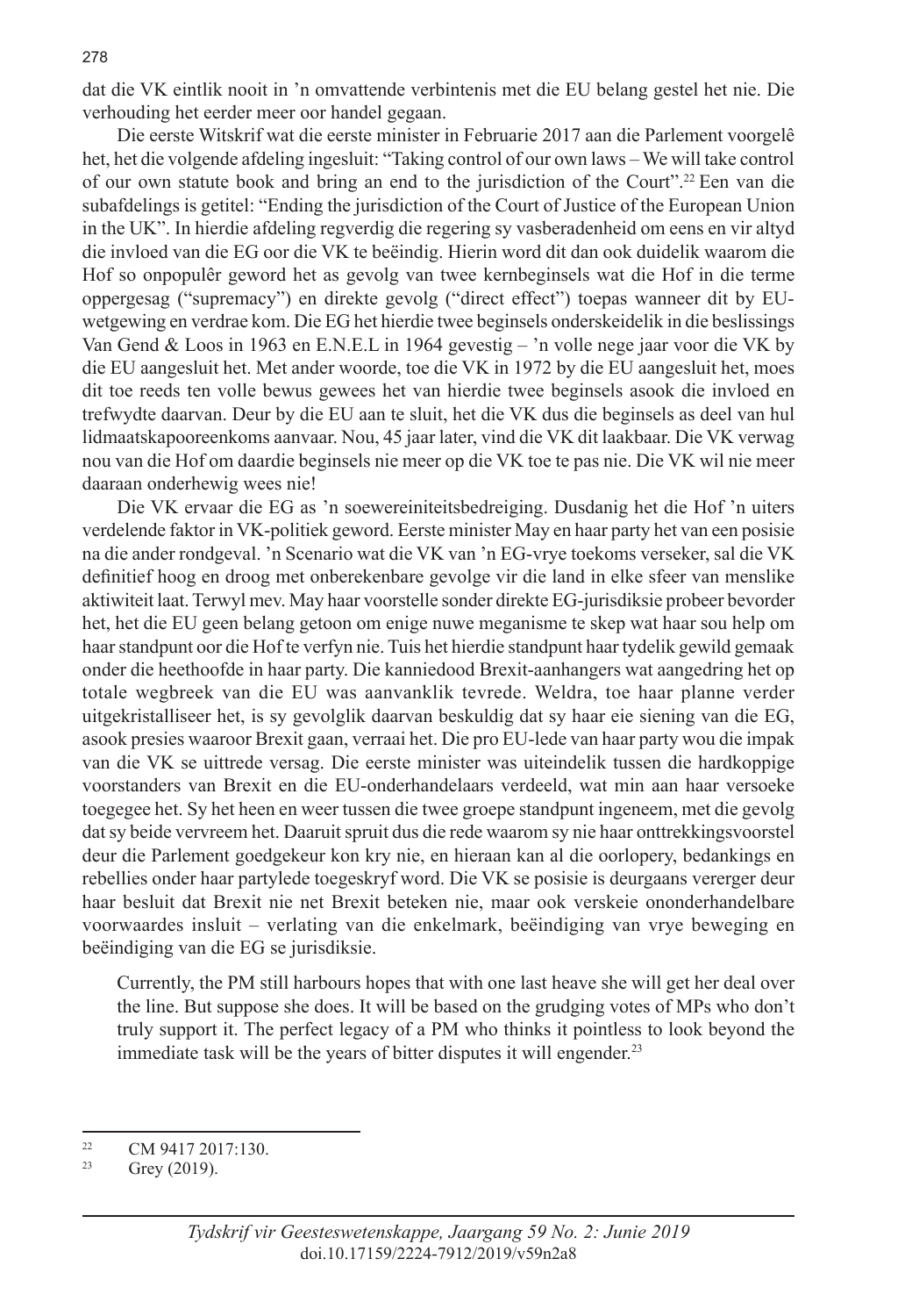#### **ERKENNING VAN DIE EUROPESE GEREGSHOF SE BETROKKENHEID**

Die impak van Brexit op die regstruktuur van die VK se verhouding met die EU is beduidend.24 Algaande het die besef tot die eerste minister deurgedring dat betrokkenheid van die EG onvermydelik was. Stadig maar seker het sy begin erken dat die VK die EG in een of ander vorm sal moet aanvaar – indien nie sy beslissings nie, dan wel 'n betrokkenheid op een of ander wyse – met betrekking tot lugvaart, medisyne, Europol, Euratom, of enige ander area waar dit steeds aan EU-agentskappe wil deelneem. Die hele kwessie van Europese lasbriewe onderstreep hierdie feit kragtig. Uitlewering sluit aspekte van buitelandse aangeleenthede *ipso facto* in. Die aard van die VK se uitleweringsverhouding met die EU na Brexit is onbekend. Die (huidige) Minister van Binnelandse Sake hou aan om die stelsel van Europese lasbriewe as 'n prioriteit vir die VK in die Brexit-onderhandelings te beskou. Dit gee aanleiding tot 'n baie belangrike vraag: Watter rol sal die EG speel in regulering van die VK se toekomstige uitleweringsverhouding met die EU? Die waarskynlikheid van die VK as deel van die stelsel selfs sonder invloed in hoe dit bestuur word, is teenstrydig met die VK se behoefte om bande met die Hof te verbreek.25

Na twee jaar van onderhandeling het dit duidelik vir die VK geword dat dit nie moontlik is om die EU en sy Hof te skei nie en dat laasgenoemde steeds 'n prominente rol sal speel in die interpretasie van alle verdrae en wetgewing wat die Unie vorm en in stand hou en wat sodoende dus ook 'n bepalende invloed op buitelandse aangeleenthede uitoefen en wat lidstate nog altyd aanvaar en onvoorwaardelik gehoorsaam. Namate die druk van verskeie oorde op haar toegeneem het, het eerste minister May meer vasberade geword om eenheid in haar party te verseker. In hierdie proses het sy haar eie geloofwaardigheid as 'n betroubare gespreksgenoot groot skade berokken. Haar aanslag het regerings in Europa en EU-instellings ontnugter. Vir 'n aantal maande was sy tog in staat om haar party bymekaar te hou en het sy die tydelike ondersteuning van die Brexit-bittereinders gewen. Hoe verder die onderhandelinge egter gevorder het om die VK se uittrede te struktureer, hoe meer het die party verbrokkel en het 15 Ministers reeds al in die proses bedank. Die EU het eenvoudig voet by stuk gehou en geweier om kompromieë te bespreek en daar is aangedring daarop dat alle aspekte van uittrede gefinaliseer moet word voor enigiets anders selfs oorweeg kon word.26 Die EU het die VK in onomwonde taal laat verstaan dat dit die VK is wat die Unie wil verlaat en nie die EU wat die VK vra om weg te stap nie. Baie van mev. May se standpunte en optredes het die indruk geskep dat sy hierdie basiese uitgangspunt net nie wou besef nie. By geleenthede waar sy nie haar sin kon kry nie het sy die EU daarna van ontrou beskuldig.

#### **ELEMENTE IN DIE ONDERHANDELINGSFASES**

Met die maak van toegewings oor die EG het eerste minister May se kritici haar daarvan beskuldig dat sy die VK openlik verder aan Europese wette bind terwyl verwydering daarvan – en veral van die Hof – juis een van die hoofredes was hoekom Brexit in die referendum gekies is. Uiteindelik het sy ernstige politieke gevolge begin ly. Haar onbuigbare standpunte en onbereikbare rooilyne moes sy uiteindelik aanpas ten einde 'n ooreenkoms met die EU te bereik. Die hele Brexit-oefening en die eerste minister se insluiting van die EG as 'n dispuutpunt

<sup>&</sup>lt;sup>24</sup> Hawkes (2017).

 $\frac{25}{26}$  Sternberg (2017).

Hopkin (2018).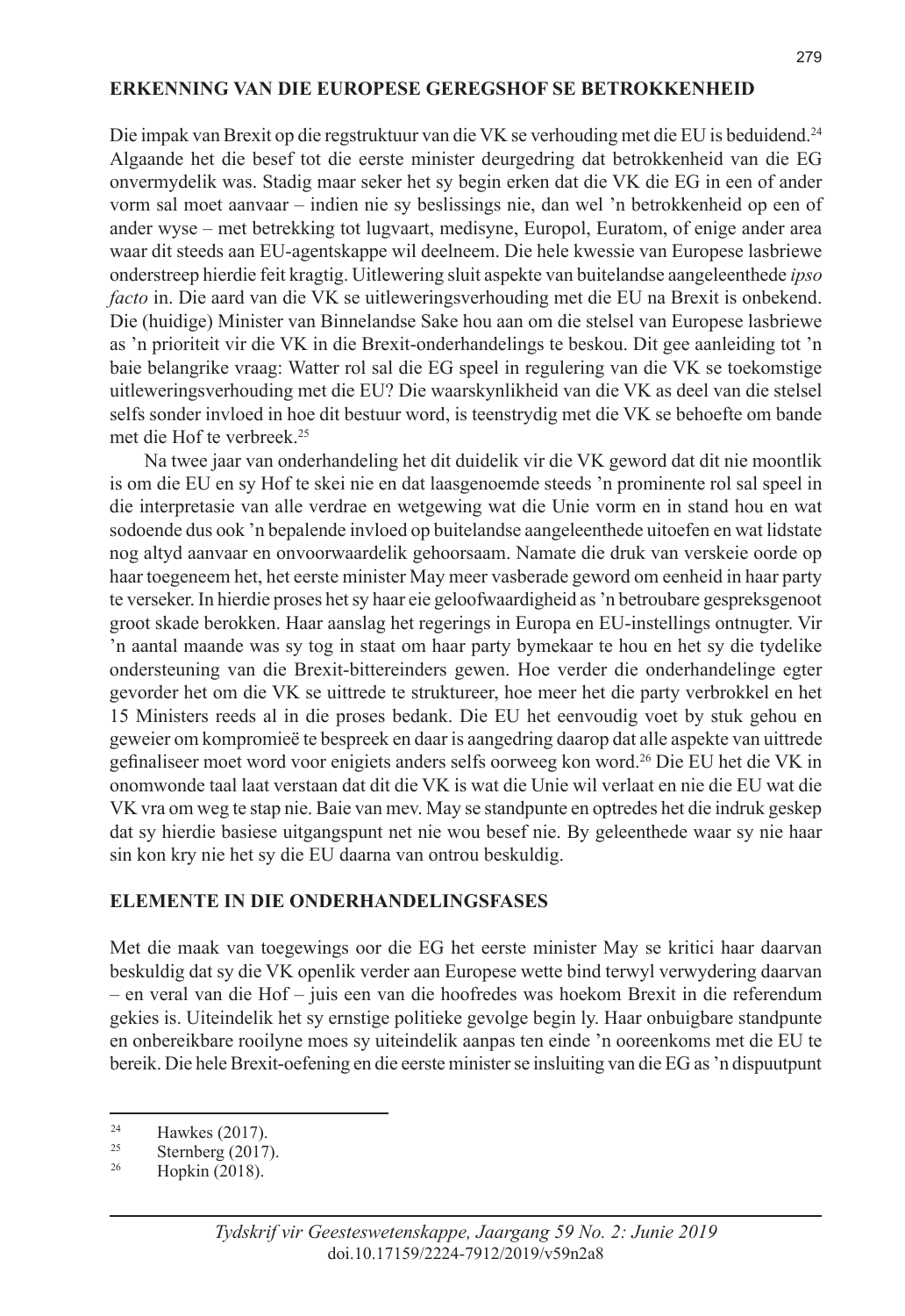is beslis 'n vername voorbeeld van die feit dat buitelandse aangeleenthede tuis begin en dat buitelandse beleid 'n weerspieëling van binnelandse aangeleenthede is. Sy was so behep met pogings om haar kritici tuis te paai dat sy versuim het om die groter prentjie te sien van kritieke buitelandse beleidskwessies waaruit die EG nie gehaal kon word nie. Uiteindelik is die fundamentele bepalings van die debat rondom Brexit verskuif. 'n Onbekende uitkoms en onplesierige werklikhede vir beide die VK en die EU het gevolg.

Die eise wat aan eerste minister May gestel is om haar Brexit meer presies te definieer sonder om net haar slagspreuke tot vervelens toe te herhaal, het ondraaglik begin word. Die kompleksiteit van Brexit het verby die slagspreukstadium van die referendum beweeg wat dit veroorsaak het. Namate onderhandelings met die EU voortgeduur het, het meer Gordiaanse knope verskyn. Verlating van die EG het beteken dat die VK van byna elke regulatoriese meganisme wat die EU van dwelmveiligheid tot lugvaartreëls geskep het ook moes afsien.27 Maar die regstrukture van die Europese agentskappe waaraan die VK steeds wil deelneem, val almal onder die toesig van die EG.28

In haar wildste nagmerrie kon die eerste minister seker nie die onstuimige politieke storm voorsien het wat oor haar pogings losgebars het om aan die referendum te voldoen nie. In die proses is sy polities noodlottig gewond en word sy gevolglik bloot verdra in plaas van aanvaar te word. Vertroue in haar het 'n nuwe laagtepunt bereik – tuis, sowel as in die EU. Na vernederende gebeure in die Parlement en in haar eie party moes sy menige kere na Brussel teruggekeer het in smeekpogings om meer konkrete toegewings te probeer bekom waarvoor die EU nie te vinde was nie. Eers was dit met betrekking tot die Ierse terugval-opsie en daarna verskeie geleenthede om meer en nuwe spertye te probeer bekom. Met eersgenoemde het sy by herhaling nie haar sin gekry nie. Haar gespreksgenote by die EU was pynlik eerlik met haar. Hul antwoord was elke keer kort en saaklik: die ooreenkoms wat onderhandel is, sal nie weer onderhandel word nie. Vir die EU is daardie ooreenkoms die beste wat bereik kon word. Derhalwe bly dit die enigste moontlike opsie. Teen die einde van elk van hierdie ontmoetings was sy polities verslae. Elke moontlikheid wat te voorskyn gekom het, het sy eie stel probleme geskep. Die onderhandelinge tussen die VK en die EU was

 ... of a scale and complexity unmatched by any other negotiations the UK has undertaken, at least since it negotiated its accession to the European Economic Communities (EEC) in the early  $1970s.<sup>29</sup>$ 

Vir mev. May het selfs groter struikelblokke aan die begin van Desember 2018 voorgelê wat na die eerste maande van 2019 oorgespoel het. Sy moes aanhou om die Parlement se ondersteuning vir haar plan te probeer bekom. 'n Regsmening van die Prokureur-generaal oor die Ierse terugval-opsie het grootliks bygedra tot haar moedeloosheid toe sy oor minagting van die Parlement berispe is. Dit was ook die eerste keer dat so iets deur die Parlement aan 'n eerste minister gedoen is. Op 15 Januarie 2019 het die Parlement die ooreenkoms wat sy vir 30 maande lank met die EU onderhandel het met die grootste meerderheid ooit in parlementêre geskiedenis verwerp. In 'n reeks van stemgeleenthede daarna het die Parlement nie net haar Brexit-ooreenkoms by twee geleenthede weer afgekeur nie, maar verder daarop aangedring dat die VK nie die EU met 'n geen-ooreenkoms mag verlaat nie – 'n naelbytscenario wat ekonomiese chaos vir beide die VK en Europa kan veroorsaak. 'n Verdere

<sup>&</sup>lt;sup>27</sup> Knight (2018).<br><sup>28</sup> Payne (2018).<br><sup>29</sup> Durrant et al.

Durrant, et al. (2019:10).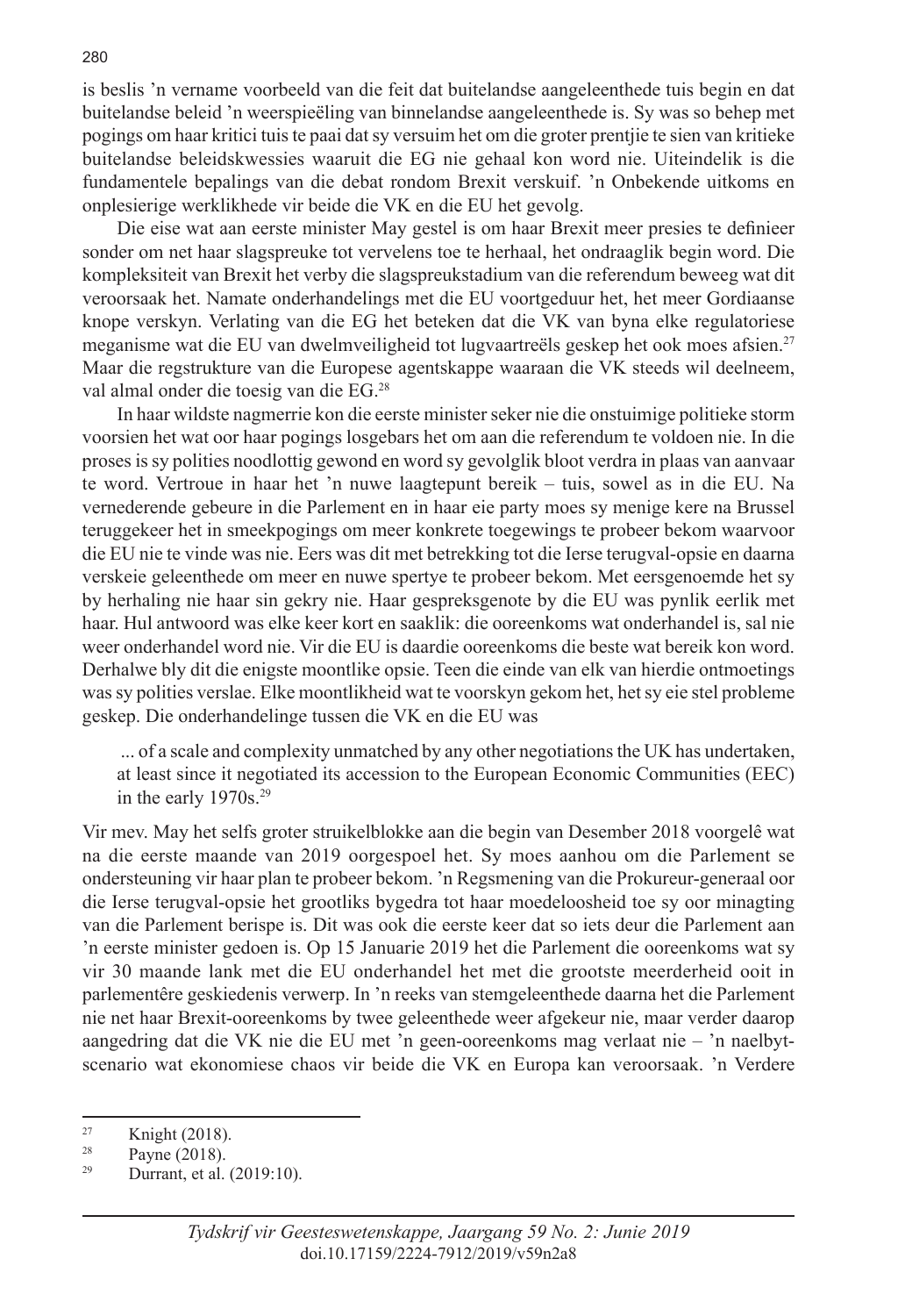parlementêre bydrae tot die sage het op 3 April 2019 gekom toe met 'n enkele stem 'n wetsontwerp goedgekeur is wat die eerste minister forseer om 'n geen-ooreenkoms scenario te vermy deur verdere uitstel van die EU te versoek indien die Parlement nie 'n ooreenkoms teen die sperdatum van 12 April 2019 sou goedkeur nie, maar dit het nie gebeur nie. Dit is 'n duidelike teken van die Parlement se kant af dat daar eintlik geen vertroue meer in mev. May is nie en dat hulle dit goedgedink het om haar in te perk in terme van haar wetgewing. Die EU bly egter ferm by sy standpunt. Daarbenewens het die Speaker op 18 Maart 2019 beslis dat hy nie die eerste minister sou toelaat om haar ooreenkoms, wat bestaan uit die onttrekkingsooreenkoms en die politieke verklaring, weer voor te lê nie – tensy die ooreenkoms "aansienlik" verskil van die ooreenkoms wat toe alreeds twee keer afgekeur is.

In sy beslissing het die Speaker staatgemaak op 'n eeue-oue konvensie wat tot so ver as 1604 terugdateer. Die gebeure wat gevolg het, het die VK in onbekende terrein gelaat en dit was onmoontlik om met enige duidelikheid te bepaal wat die finale uitkoms sou wees. Dat die Brexit-proses ingewikkeld, lank en met tye konfronterend tuis en met die EU sou wees, is verwag. Wat egter verrassend was, is dat die regering enkele weke voor die sperdatum van 29 Maart 2019 steeds nie 'n samehangende ooreenkoms kon bereik oor watter tipe Brexit dit wou hê nie. Hulle het misluk daarin om hul toekomstige verhouding met Europa te definieer. Die politieke krisis het verder voortgeduur en vererger.

Die Parlement se betrokkenheid het ook nie gehelp nie. Trouens, daar was geen meerderheid vir enige voorstel nie.

… In response to the Government's attempts to sideline them in the Brexit process, parliamentarians have become more assertive about their role and authority, exhibiting a greater willingness to challenge conventions and adapt their ways of working to ensure their voices are heard. Questions about the relationship between Parliament and the Executive have been raised before, but the combination of Brexit and a minority government – not to mention the Government's repeated parliamentary mismanagement  $-$  has brought this issue into the open in a new, more urgent way.<sup>30</sup>

Hierdie betrokkenheid het vrese laat ontstaan dat die slegste moontlike uitkoms die VK mag dwing om dalk die EU chaoties met 'n geen-ooreenkoms te verlaat. Alle partye was vreesbevange vir die chaos wat dit sou veroorsaak. Die verskeie permutasies van wat kon gebeur, was talryk en elkeen so verwarrend soos die volgende een. Hoe duidelikheid verkry sou word en wanneer gesonde verstand sou seëvier, was moeilike vrae wat byna eindelose spekulasie en frustrasie tot gevolg gehad het.

# **GEVOLGE VAN AL DIE VERTRAGINGS OM BREXIT AF TE HANDEL**

Die diplomatieke mislukkings het onvermydelik tot 'n verlies aan geloofwaardigheid gelei en vrae oor die voortgesette geo-strategiese waarde van die VK het begin opduik. Eerste minister May se visie van 'n "Globale Brittanje" kon geensins realiseer nie.

If "Global Britain" sounded vaguely plausible in the generally benign international environment of the early months of 2016, it sounds much less so at a time when post-Brexit Britain would find itself in a much less favorable geopolitical situation – and in the midst of trade wars between the United States and the EU, as well the United States

<sup>30</sup> Lloyd (2019:5 en 36).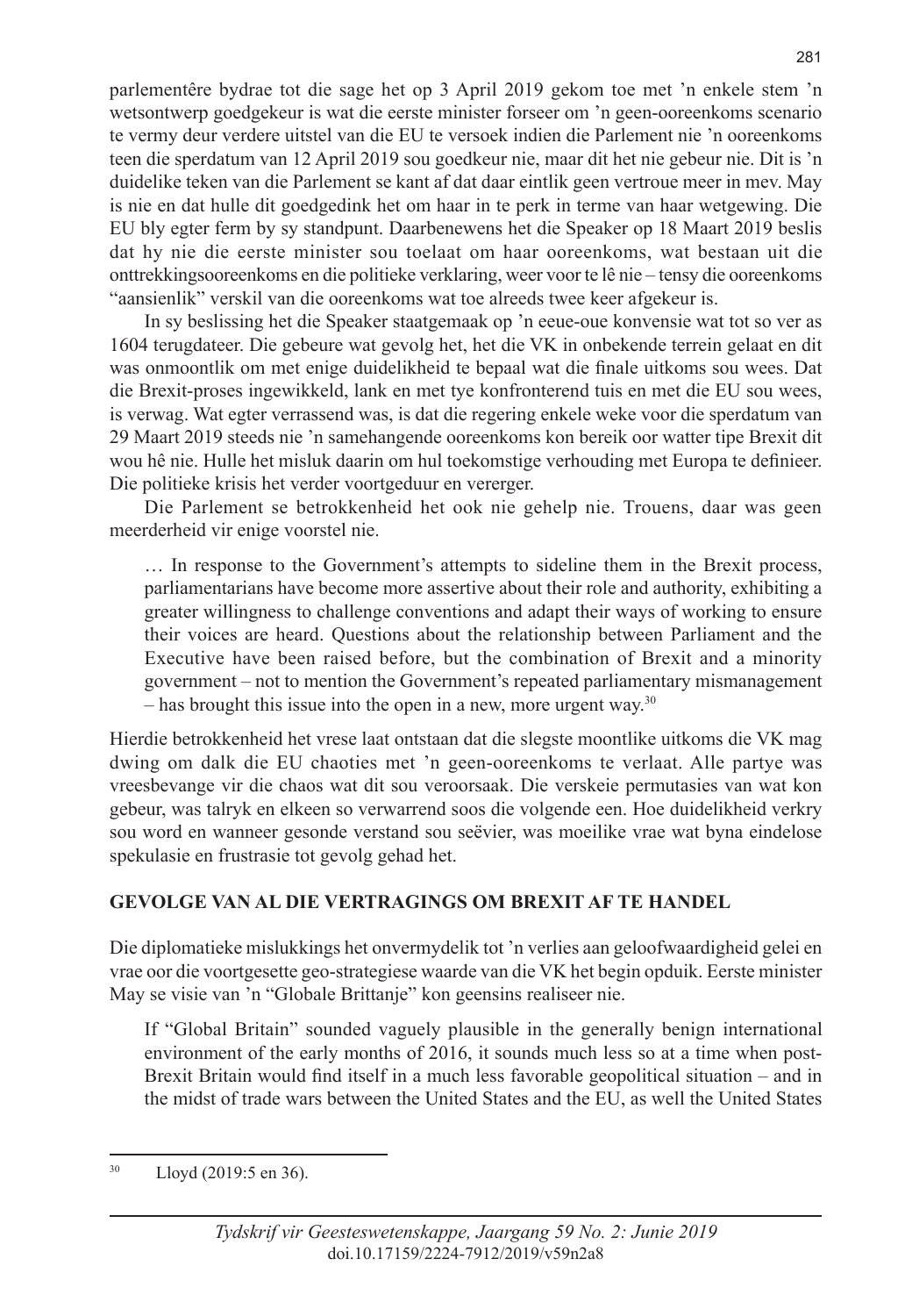and China. ... The idea of a Global Britain always rested on shaky premises. Imperial nostalgia aside, the U.K. economy is going to remain tightly integrated with the European continent by virtue of economic gravity.<sup>31</sup>

Die VK het getoon dat dit nie in beheer van die hede of die toekoms is nie.32 Wat almal buite die VK aanskou het, was 'n regering met 'n eerste minister wat so behep met interne politieke stryery was dat sy onbewus was van wat besig was om rondom haar en ook op die vasteland te gebeur. Die Brexit-onderhandelinge het getoon dat die VK se politieke en diplomatieke energie baie meer deur Brexit opgeneem is as deur ander kern internasionale vraagstukke. Selfs meer tyd en aandag is deur VK-amptenare en diplomate aan Brexit afgestaan as deur hul EU-eweknieë.33 Vir die RI het die werklikheid van grens- en doeanebeheer op die grens met NI, en al die ysingwekkende gevolge wat dit kan veroorsaak, ingesink. Vir die VK lê daar ook 'n wesenlike gevaar in die nienakoming van die referendumbesluit. Dit is naamlik besig om die VK se demokratiese regeringsisteem te benadeel.<sup>34</sup>

 Hoe, wanneer, en selfs όf die VK die EU verlaat, is al vir maande onduidelik. Wat wel duidelik is, is dat wanneer dit uiteindelik gebeur, die aard daarvan die VK se toekomstige verhouding met die EU sal bepaal.35 Dit is onvermydelik dat hulle nog vir jare aan mekaar gebind sal wees. Die uitgerekte en omstrede onderhandelings van die laaste twee jaar het groot skade aan die vertroue tussen die EU en die VK aangerig. Laasgenoemde se reputasie in veral Europa is geskaad. Die weersin van die voorstanders van Brexit is aangevuur. Selfs die welwillendheid tussen die VK en die RI het 'n knou weg. Die ekonomiese gevolge van Brexit en die lesse vir die toekoms van Europese en globale integrasie is onderwerpe wat beriggewing en vakkundige besprekings gaan domineer en politieke kopsere vir die afsienbare toekoms gaan veroorsaak.36 Die VK verteenwoordig ongeveer 3,5% van wêreldhandel en is 'n belangrike handelsvennoot vir baie ontwikkelende lande. Die VN se Konferensie oor Handel en Ontwikkeling (UNCTAD) waarsku in die jongste navorsingsverslag:

As the UK is set to exit the European Union, its trade policy will likely be adapted to better reflect its national priorities. … changes in UK market access conditions could have important consequences for some developing countries.<sup>37</sup>

'n Voormalige Direkteur-generaal van die Wêreldhandelsorganisasie (WTO) meen dat mev. May eers die terme van die skeiding met die EU en die toekomstige handelsverhouding saam met die Unie moes bespreek het in plaas daarvan om in die samesprekings oor onttrekking in te storm. Vir hom was dit 'n fout. Hy praat van ondervinding wanneer hy beklemtoon dat dit jare neem om 'n handelsooreenkoms te beding. Hy raak ook in hierdie opsig 'n ander belangrike punt aan:

What is fundamental is how do you exit as much as possible politically and as little as possible economically. That is the basic question of Brexit. … inability to resolve a conflict between the desire to leave Europe politically, but to remain economically.<sup>38</sup>

- $\frac{34}{35}$  Lawlor (2018).
- $\frac{35}{36}$  Sloat (2019).
- 

 $Rohac (2019)$ .<br>32 Rodueno (2010)

 $\frac{32}{33}$  Paduano (2019).<br>Whitman (2018)

 $\frac{33}{34}$  Whitman (2018).

<sup>&</sup>lt;sup>36</sup> Sampson (2017).<br><sup>37</sup> UNCTAD (2019:1).<br><sup>38</sup> Wintour (2019b).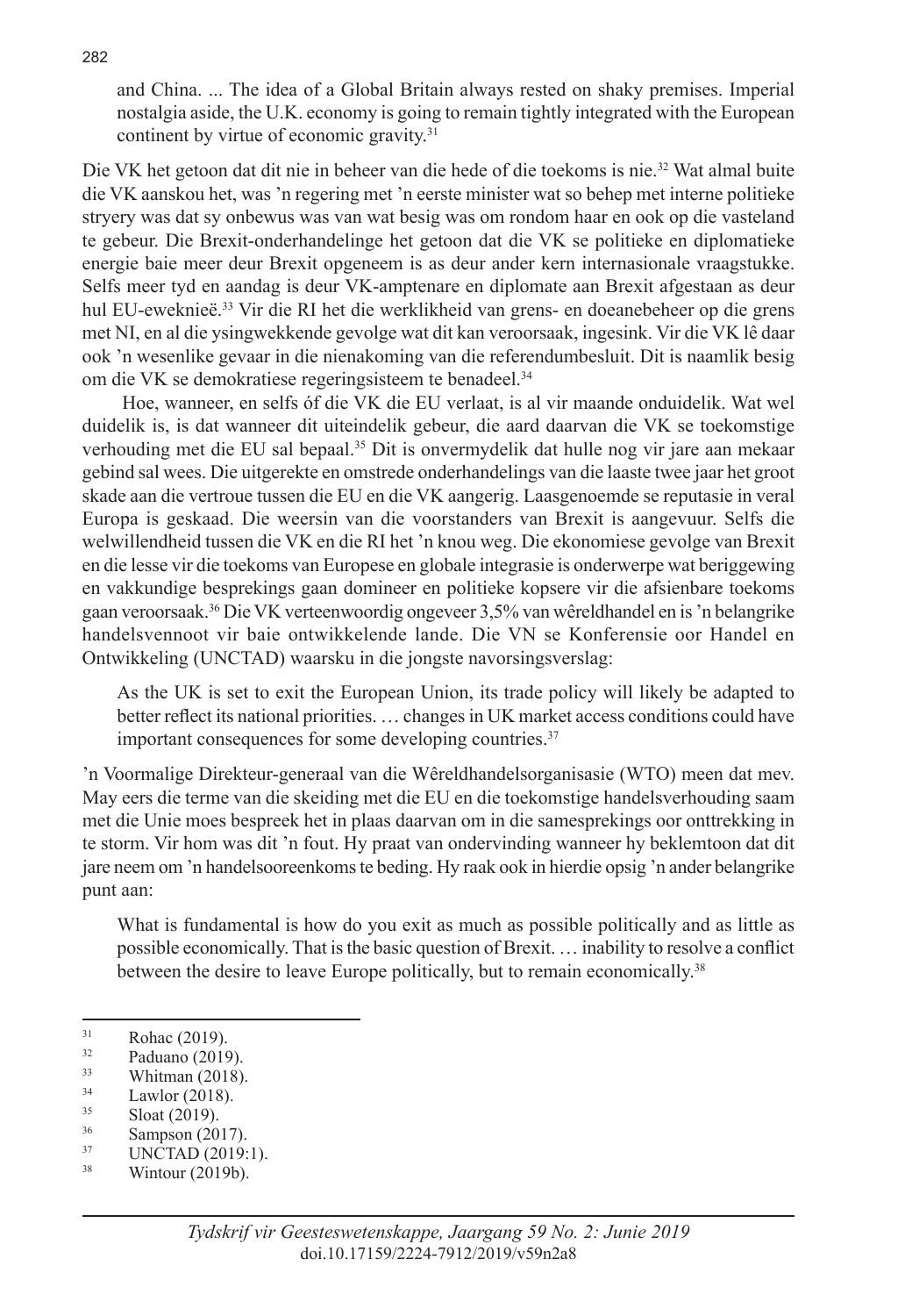Daar is geen afdoende antwoord op die vraag oor hoekom Brexit plaasvind nie. Elkeen in die VK kan 'n ander antwoord hê. 'n Google-soektog bied meer as 300 milljoen verwysings vir Brexit op die huidige oomblik. Die EG het verdeling in belangrike segmente van die politieke gemeenskap in die VK oor baie jare veroorsaak. Die Hof het 'n *cause célèbre* in die aanloop tot die referendum van Junie 2016 geword. Dit het een van die hoofkrete van die voorbokke van Brexit geword. Na die referendum het die regering sy onversetlike beleid teenoor die EU ontwikkel, wat ondeurdag en chaoties was.

 Die EU staan verenig oor Brexit soos nog nooit vantevore nie; die VK, aan die ander kant, is 'n skerp verdeelde entiteit en onderhandelingsvennoot. Dit het alte duidelik geword dat die VK-regering konsekwent die EU se vasberadenheid om verenig te bly, onderskat het. Die EU het die agenda reg van die begin af bepaal en met betrekking tot die VK enduit daarby gehou. Die EU was onwrikbaar in hul standpunte. Die VK is nie toegelaat om te kies en te keur om mev. May te laat vermag wat sy wou nie. Hoe meer die VK probeer het om 'n wig tussen lidstate en die EU-Kommissie in te dryf, hoe meer het dit misluk. Die Ministers van die VK het hulself en die VK-publiek mislei om te glo dat die EU sou ingee as gevolg van hul handelsurplus met die VK, die VK se geo-politiese belangrikheid, of die spesiale status wat die VK kwansuis as 'n toekomstige eks-lidstaat sou geniet.39 Ministers is óf nie deeglik genoeg ingelig nie óf hulle het inligting oor kritieke kernfaktore wat die EU gedryf het in sy benadering en ambisie om verenig te bly en om uit een mond te praat, geïgnoreer. Selde voorheen het 27 state so verenig opgetree. Niemand het uit hul beurt gepraat nie. Niemand het mekaar weerspreek nie. Ook het hulle hul leier vertrou en gevolg. Op al hierdie gebiede het die VK sleg gevaar en die toetse gedruip.

 Wanneer gestel word dat die EU verenig staan, ontsê dit nie die feit dat die Unie ook sy eie wesenlike probleme ondervind wat groot eise aan samehorigheid stel, soos immigrasie en groter integrasie nie.40 Een kommentator stel die situasie binne die EU *vis-à -vis* Brexit soos volg:

While the EU is still waiting on Westminster, the story emerging over the past 34 months is of a union that was on the rocks over the migration crisis, which found itself, against all expectations, able to contrast EU unity to Westminster's fraction and collapse, despite its own internal schisms and slip-ups along the way.<sup>41</sup>

Die volgende perspektief is ook insiggewend:

... the growing trend in Germany – and in other member states – toward defending national interests instead of strengthening the role of the European Commission and creating a

 $^{41}$  Boffey (2019).

 $\frac{39}{40}$  Leigh (2019).

Strategic Forecast (Startfor) skets die volgende oor die fragmentasie wat nou dwarsdeur Europa besig is om plaas te vind:

Across the Continent, there is a widespread feeling that the traditional political forces are out of touch with the reality of millions of families, and voters are looking for new options. The economic crisis of the 2010s damaged the popularity of mainstream political parties and contributed to the emergence of new, sometimes anti-establishment, political forces on the right and the left. The immigration crisis has also contributed to the emergence of nationalist and anti-immigration parties across the Continent. The emergence of more extremist parties has forced centrist parties to move further to the right or to the left to compete, deepening polarization in many countries. (Stratfor 2019)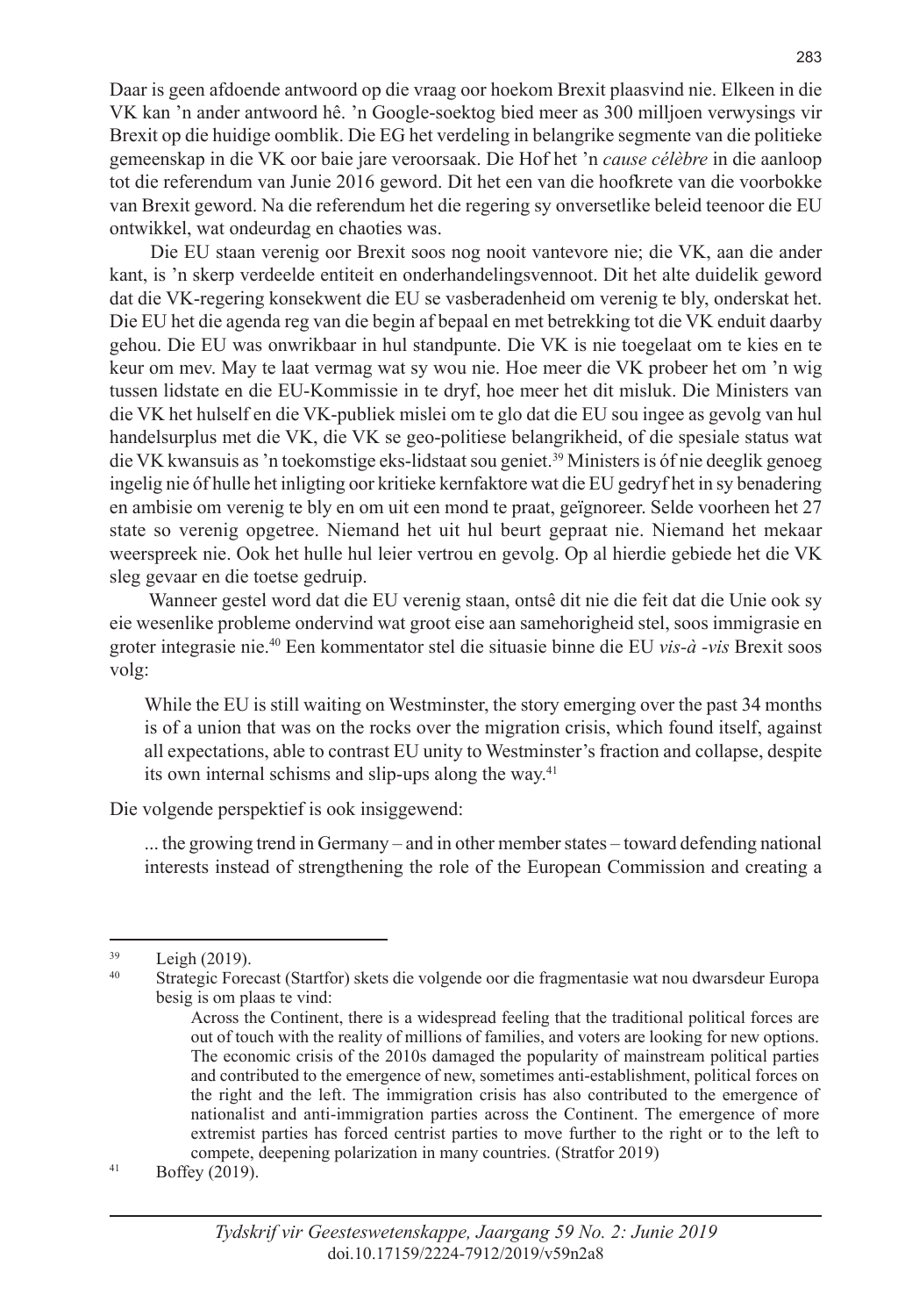genuine, coherent foreign policy does not bode well for those wanting firm and credible leaders in the institutions in Brussels.42

Beamptes van die VK het van die begin af geweet dat van 'n lid wat verkies om die Unie te verlaat, vereis sal word om die EU-posisie as basis vir onderhandelinge te aanvaar. Die EU het hierdie standpunt skerp onderstreep en daardeur 'n onomwonde boodskap aan die oorblywende lede van die Unie gestuur – dit sal nie maklik vir enige lid wees om uit die EU te onttrek nie. In die Brexit-onderhandeling was dit 27 teen een. Maar die VK het by monde van mev. May en haar Ministers die indruk bly skep dat hulle dieselfde politieke gewig as die EU in die onderhandelinge dra. Hulle het die ingewikkeldheid onderskat en geïmpliseer dat die gesprekke en eindresultaat eenvoudig sou wees.43 Toe die werklikheid insink, het hulle die EU beskuldig van hardkoppigheid en onwilligheid om saam te werk. Hulle het die goeie trou van hul EU-gespreksgenote bevraagteken en oorwinning gesien na elke ontmoeting met die EU-onderhandelaars. Die VK sal baat daarby om die nuwe rondte onderhandelings met 'n nuwe aanslag te benader ten einde stewigheid te verleen aan 'n toekomstige verhouding met die EU – een wat Europese ampgenote as waardige onderhandelaars sien.44

# **WAT IS DAN NA DRIE JAAR BEREIK?**

Met al die chaos rondom Brexit het die situasie nog nooit so beroerd gelyk soos nou met die sperdatum van 31 Oktober 2019 nie. Die VK sien nie kans vir 'n geen-ooreenkoms Brexit nie en die Parlement ondersteun ook nie 'n ander plan nie. Die VK sal nie 'n sterk genoeg argument vir nog 'n verdere uitstel kan aanbied nie. Dit is selfs twyfelagtig of die tussentydse sperdatum van 23 Mei 2019 haalbaar gaan wees wanneer mev. May aan die EU moet verslag doen oor haar pogings om die ooreenkoms goedgekeur te kry soos wat die EU op aandrang van die Franse President bepaal het. Die eerste minister het reeds verskeie kere haar saak gestel, maar die EU het steeds nie vertroue in haar vermoëns om 'n ooreenkoms goedgekeur te kry nie. Onsekerheid en wantroue bly seëvier. Sonder 'n onderhandelde onttrekkingsooreenkoms of 'n alternatiewe plan gaan die VK 'n skielike en chaotiese uittrede tegemoet. In April 2019 het die eerste minister die ongewone, amper desperate, stap geneem om Jeremy Corbyn te betrek in 'n finale poging om die goedkeuring van die Parlement te wen en die dooie punt te beëindig. Deur hierdie roete te kies, het sy openlik erken dat haar ooreenkoms onvrugbaar is. Onversetbare lede van haar party was woedend toe sy besluit om met Corbyn saam te werk. Binne 24 uur het twee ministers uit die kabinet bedank en een van haar stoere ondersteuners het die party in afsku verlaat. Tyd sal leer of hierdie politieke dobbelspel haar van 'n aanvaarbare ooreenkoms sal verseker en of sy nog 'n duurder prys gaan betaal vir wat gesien word as bloot politieke opportunisme en wat haar ongewildheid net laat toeneem.

Te midde van haar gesprekke met Corbyn het die eerste minister nog 'n verrassende skuif op 5 April 2019 gemaak deur uitstel tot 23 Mei 2019 van die EU te versoek, ten einde die Parlement tyd te gee om die onttrekkingsooreenkoms goed te keur. Die datum is belangrik omdat dit die afsnydatum is vir die VK om aan die Europese parlementêre verkiesings deel te neem. Hierdie versoek is in terme van Artikel 50 van die verdrag van Lissabon tydens 'n spesiale spitsberaad bespreek. In die eerste week van Mei 2019 moes mev. May reeds toegee

<sup>&</sup>lt;sup>42</sup> Dempsey (2019).<br> $I_{\text{eich}}(2019)$ .

 $\frac{43}{44}$  Leigh (2019).

Dempsey (2019).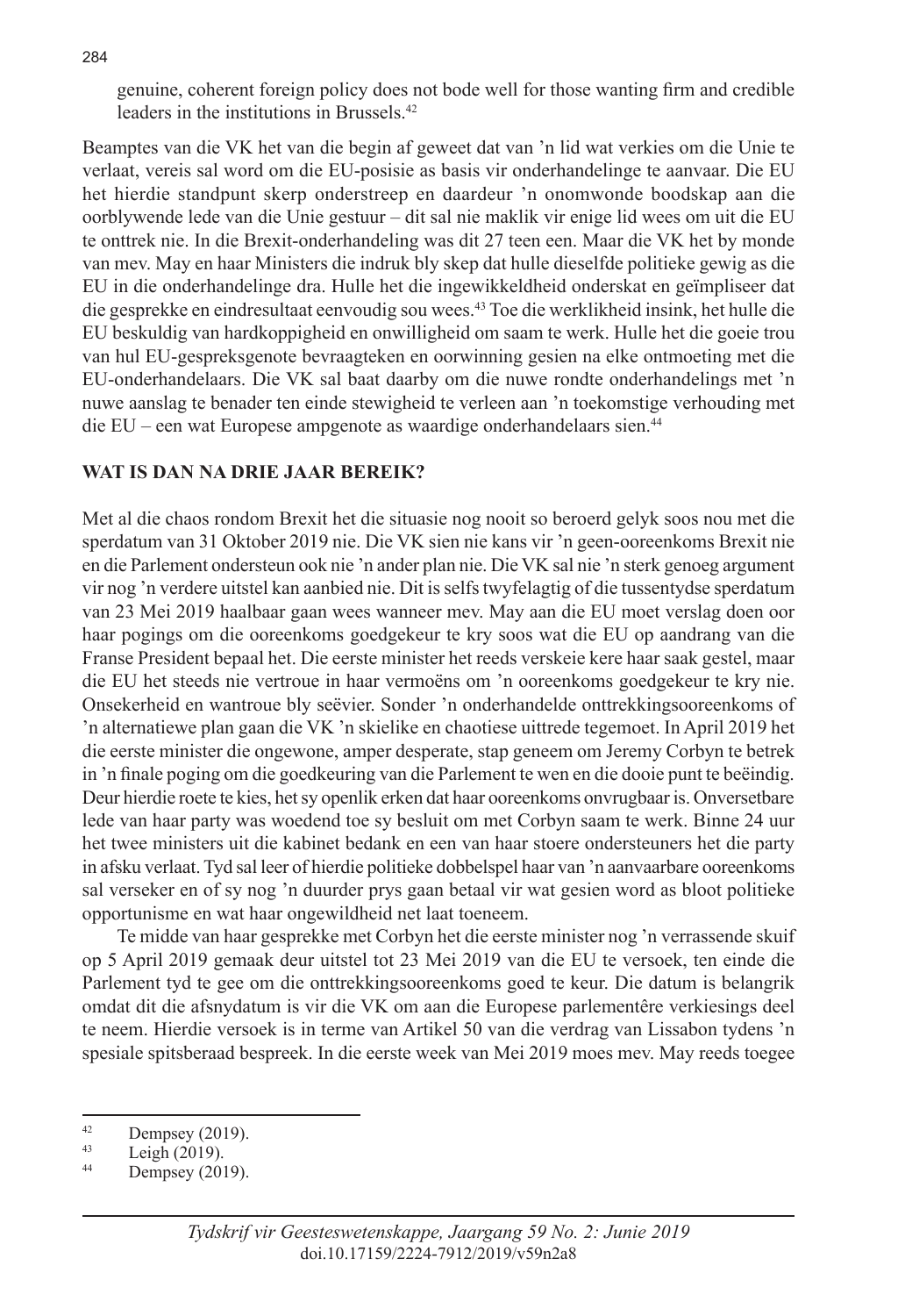dat die VK wel aan daardie verkiesings gaan deelneem. Vir beide die twee hoofpolitieke partye mag hierdie verkiesing groot ontnugtering meebring. 'n Week later kondig Corbyn aan dat sy party aan die twee partye se gesprekke onttrek. Hy blameer die toenemende swakheid en gepaardgaande onstabiliteit van mev. May se regering daarvoor. Sy bly egter vasbeslote om polities te oorleef en beplan om haar ooreenkoms weer op 3 Junie 2019 aan die Parlement voor te lê. Die kanse dat dit goedgekeur sal word, is uiters gering. Terselfdertyd word die druk op haar om te bedank net al hoe dwingender. So word sy dan geforseer om tot 'n tydkaart vir haar bedanking in te stem. Die voorloper in die opvolgstryd, Boris Johnson, is 'n luidkeelse voorstander van Brexit. Hy boesem nie juis vertroue in nie, allermins in die EU.

Toe sy op 21 Mei 2019 haar voorstelle bekendgemaak het om parlementêre goedkeuring vir haar onttrekkingsvoorstelle te probeer verseker, was haar partylede geskok dat sy 'n radikale ommekeer oor 'n tweede referendum voorgestel het. Slegs 'n paar maande tevore was sy nog hewig daarteen gekant. Nou bied sy 'n kardinale punt aan waarop Corbyn en die Arbeiders heeltyd nog aangedring het. Hiermee het sy nog meer van haar partylede vervreem. Sy is blatant beskuldig dat sy daarmee die demokrasie sal verongeluk. Hoeveel opposisielede haar sal steun, bly 'n ope vraag. Wat wel seker is, is dat sy nog meer steun in eie geledere ingeboet het. Haar politieke toekoms en dié van enige ooreenkoms is nou onsekerder as ooit. Die scenario van 'n nie-ooreenkoms begin al hoe waarskynliker lyk. Met die gevolg dat twee gesoute waarnemers oor Brexit hierdie gevolgtrekking maak:

But if Britain crashes out without a withdrawal deal, there will be no negotiations and hence no agreement leading to a Customs Union. The EU has made it clear that, in the event of a no-deal outcome, it will expect to settle outstanding withdrawal issues with the UK (money, citizens' rights and the Northern Ireland border) before even thinking about talking future trade arrangements. Which in turn means GATT article 24 won't apply. So we would immediately find ourselves trading on WTO terms, with the tariffs and checks that those imply, and no 10-year cushion. And no other major trading nation trades purely on WTO terms.<sup>45</sup>

Dit is onduidelik watter van die onderskeie buitelandse beleidsaspekte van die EU en VK na Brexit voorkeur sal geniet. Eerste minister May se buitelandse beleid is deur Brexit oorskadu. Dit begin lyk asof die VK uit wêrelddebatte getree het.<sup>46</sup> In 2017 het die VK sy plek onder die wêreld se top vyf industrieë aan Indië afgestaan.

So het die VK se besluit om die EU te verlaat 'n wyer strategiese krisis veroorsaak. Die verbintenis tussen nasionale en EU buitelandse beleid sal aanhou om probleme en spanning te veroorsaak en publieke sentiment sal vorentoe meer skepties word. Dit is egter nie net op politieke gebied wat sake beroerd vir die VK gaan nie. Hierdie aanhoudende onsekerheid veroorsaak verlamming met sosio-ekonomiese besluite. Die bedreiging wat die gebrek aan politieke fokus meebring, vererger ekonomiese uitdagings. Min of geen aandag word aan griewe in hierdie verband gegee, al het hulle dan ook 'n beduidende rol in die uitslag van die destydse referendum gespeel. Die dag-tot-dag bedrywighede van die regering word geïnhibeer. Staatsamptenare wat aandag aan bepaalde sektore, soos gesondheid en sosiale sorg, gegee het, is herontplooi om voltyds aandag aan Brexit te gee. Dieselfde geld vir Ministers in sleutel-

285

<sup>45</sup> Barnard, Catherine & Menon, Anand. 2019. 'Clean Brexit' sounds so simple, doesn't it? Trouble is, it doesn't exist. *The Guardian*, 21 May 2019.<br><sup>46</sup> Wintour (2018).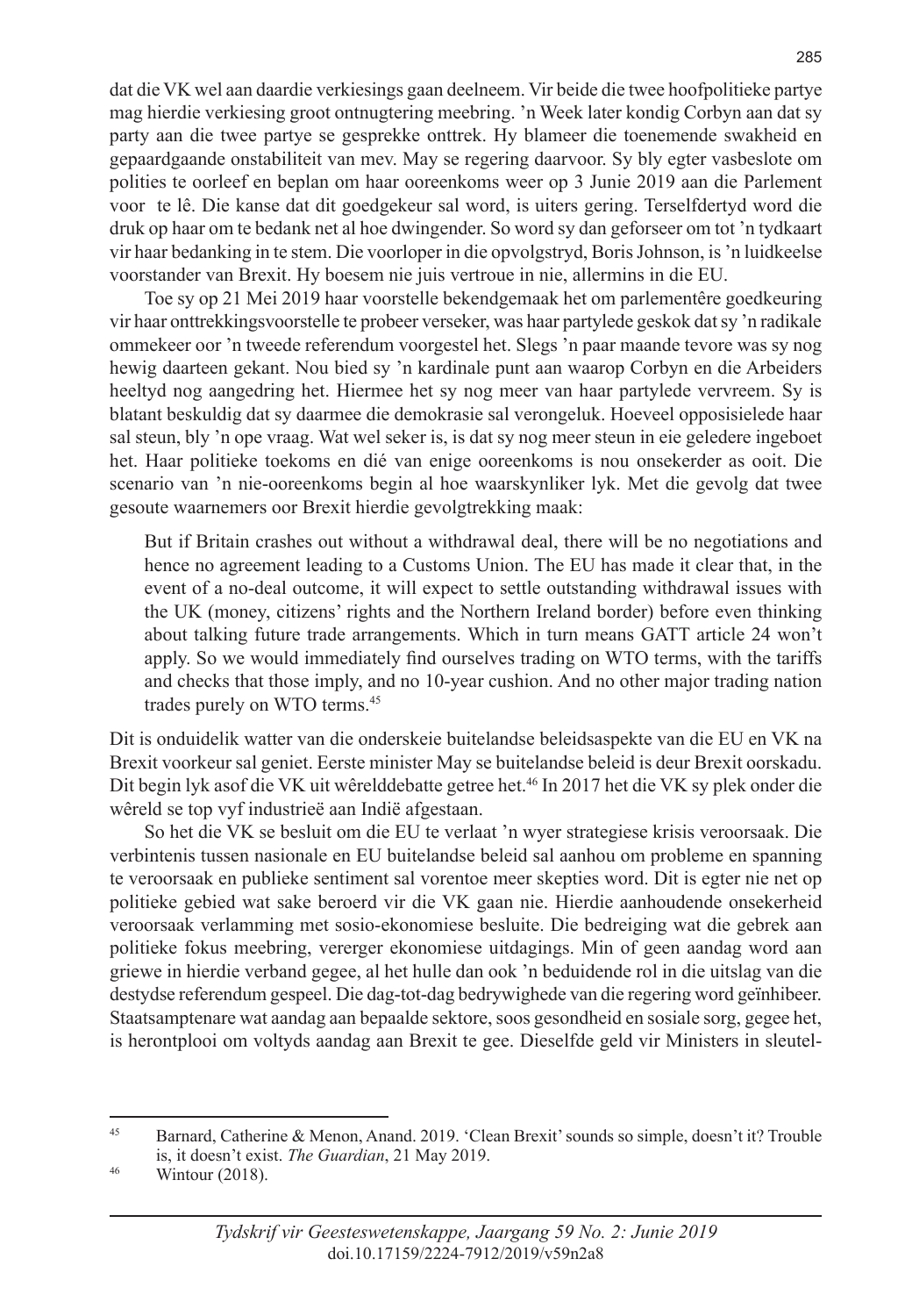portefeuljes. Korttermynoplossings is aan die orde van die dag. Geen tyd word aan langtermynbeleidmaatreëls bestee nie.

Leavers are fooling themselves if they believe that concluding trade agreements with economies around the world is a fundamentally different exercise from the process of economic integration with the European continent, from which they want the U.K. to extricate itself. Both entail vexing trade-offs between deeper economic ties and national sovereignty and control over domestic legislation. ... But if the experience of the past three years has taught us anything, it is that Brexit is the most reliable way of ensuring that the U.K. does not take advantage of opportunities that the global economy has to offer and that the country instead spends another decade engaged in unproductive navelgazing while the rest of the world moves on.<sup>47</sup>

Die EU het een gemeenskaplike doel. Brexit het die EU in eenheid in gegalvaniseer. Hulle is vasberade om te verseker dat die Hof sal aanhou om die beskermer te wees van alles wat deur die Unie vir die welstand van sy lidstate en hul burgers geskep is, ongeag die uitkoms van die onderhandelinge met die VK. Europese integrasie het vrede en voorspoed na Europa gebring en 'n ongekende vlak van samewerking op kwessies van gemeenskaplike belang in 'n vinnigveranderende wêreld bewerkstellig. Die EG was instrumenteel in die skepping en bevordering van daardie eenheid. Dus is die Unie se oorkoepelende doelwit in sy onderhandelinge met die VK om nie net sy eie belange te beskerm nie, maar ook dié van sy besighede, sy lidstate en al sy burgers – ook die 3.7 miljoen van hulle in die VK. Hiervoor moet die EU baie dankbaar teenoor die EG wees vir sy rol in beleid en besluite, veral in die sfeer van buitelandse beleid. Wanneer die EU se onversetlike standpunt oor die EG geanaliseer word, is die kern van die saak van wesenlike belang vir hierdie hersiening van Brexit: die Hof het 'n invloedryke mag geword, nie net as 'n EU-instelling nie, maar bepaald ook in die Unie se buitelandse aangeleenthede. Die Hof verseker dat alle EU-aksies ooreenstem met en in harmonie is met die EU se verpligtinge. Dit is wat van oorheersende belang is vir die Unie. Oor ses dekades heen het die EG so 'n invloedryke mag geword dat dit die VK geantagoniseer het en tot 'n omstrede kwessie in die interne politieke arena verhef is. In die daaropvolgende Brexit-onderhandelings het die EG 'n groot twispunt gebly. Die EG-skakel tot 'n oplossing was vanselfsprekend. Die oomblik toe die VK besluit het om bande met die EU te verbreek, het elke aspek van Brexit 'n kwessie van buitelandse beleid geword en gebly – vir die VK, sowel as die EU. In die proses was die EG 'n aangeleentheid waaroor die EU nie bereid was om te skik nie. Die eenvoudige rede is dat die Unie se Hof nog altyd betrokke was – en steeds sal wees – om die noodsaaklike toesig oor die EU se verdrae, ander internasionale verpligtinge en wetgewing te hou.

Van al haar rooilyne en die aanvanklike ferm standpunt dat "Brexit beteken Brexit" het nog niks gekom nie. Die rede hiervoor is voor die hand liggend. Eerste minister May se onverbiddelike standpunte, wat sy herhaaldelik as rooilyne getrek het, is sonder klaarblyklike begrip vir die afsonderlike en gesamentlike implikasies daarvan. Noodwendig moes dit lei tot onvermydelike afwatering van voorheen oënskynlik ononderhandelbare voorwaardes – die gevolg was beskuldiging van troubreuk deur haar vurige opponente in haar party. Sou sy 'n strategiese plan in plek gehad het, sou sy geweet het dat afwykings onvermydelik sou wees. Ook haar taktiese denke het haar dogmatiese besluite laat neem wat sy later moes omkeer. Die aankondiging van die onttrekkingsdatum wat niemand op haar geforseer het nie; die saak in die Britse Hoërhof oor Artikel 50 van die Verdrag van Lissabon waarin beslis is dat die

<sup>47</sup> Rohac (2019).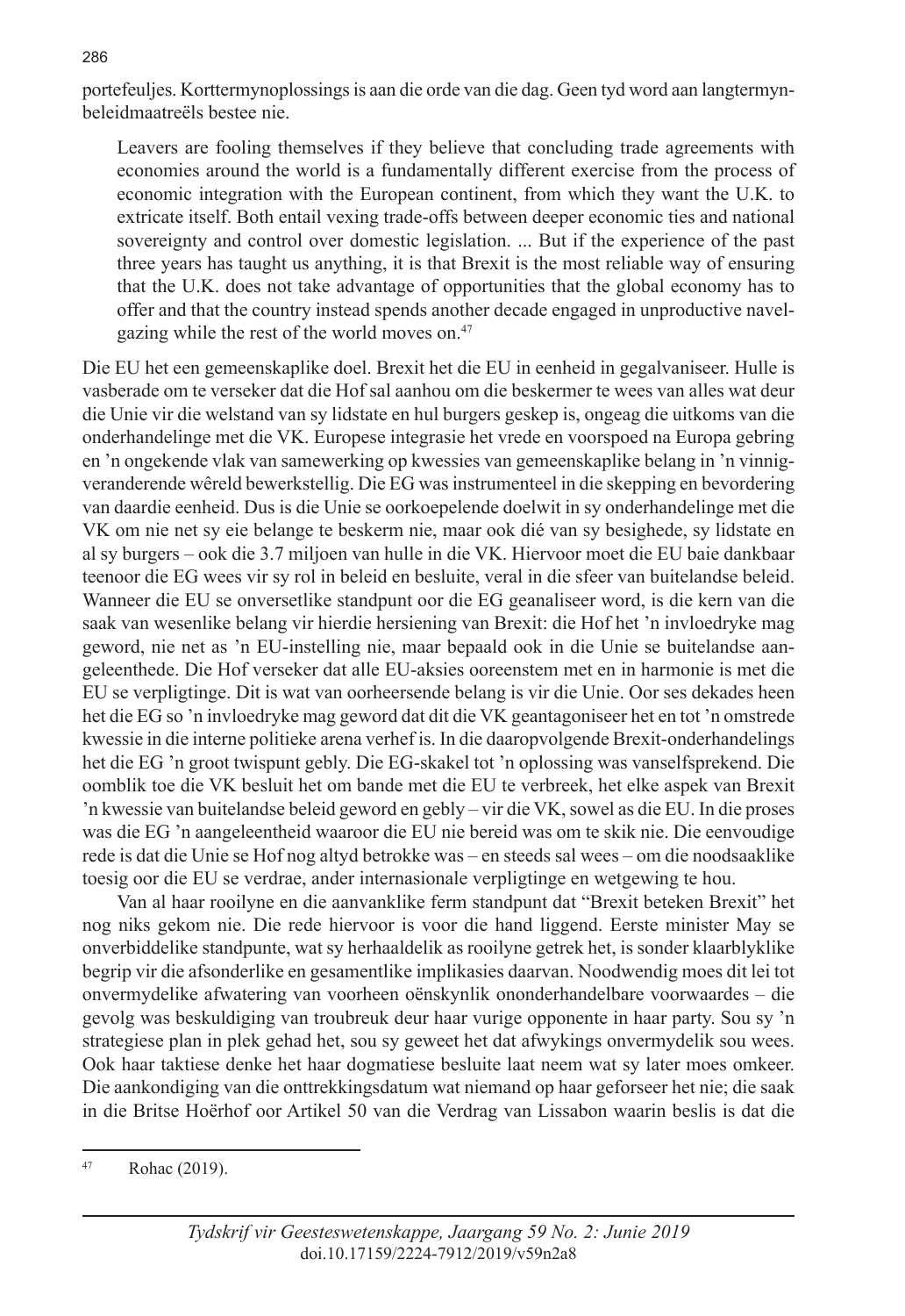Parlement en nie die regering nie die kennisgewing aan die EU oor onttrekking moet magtig;<sup>48</sup> dat Brexit-dag 29 Maart 2019 sal wees en geen uitstel ondenkbaar is; dat die eerste fase van die onderhandelinge met die EU voor einde 2017 afgehandel moes wees. Haar tydraamwerke was altyd net te idealisties en onprakties om haalbaar te wees.

Almal sidder vir wat volgende gaan gebeur. Tyd sal leer watter finale politieke prys mev. May uiteindelik gaan betaal en hoe gou. In vele opsigte is haar dae as eerste minister getel; ook na die besluit van haar party dat sy nie die volgende algemene verskiesing as leier sal aanvoer nie. Sy is eintlik polities verwoes. Haar antagoniste in die VK skroom ook nie om almal daaraan te herinner dat die eerste minister 'n sterk ondersteuner van die bly-groep in die referendum van 2016 was nie. Brexit-aanhangers beskuldig haar openlik van wat hulle nog heeltyd vermoed – haar toewyding tot Brexit is slegs voorgee.

In 'n kwessie van enkele weke het die hele Brexit-proses ontrafel. Die eerste minister en haar regering het 'n droewige nalatenskap verseker – geen beslissende gebeure of bepalende besluite nie, maar eerder 'n onvermoë om enige aanvaarbare onderhandelingsooreenkoms rondom Brexit te bereik. 'n Reeks foute het gelei tot die mees katastrofiese mislukking in die geskiedenis van die VK die afgelope sewe dekades.

Van Junie 2016 tot April 2019 het die hele Brexit-oefening en onderhandelingsproses waardevolle lesse opgelewer. Een wat besonder moeilik was vir mev. May om te aanvaar, was die hoë premie wat die EU op die integriteit van sy regsorde gestel het en hoe onlosmaaklik die EG deel van die hele bestel van die EU is wat deur die gepaardgaande solidariteit van al die ander lidlande onvoorwaardelik gesteun is. Die ander een was om suksesvol te wees, beleid rakende buitelandse aangeleenthede vereis dat eenheid binnelands deurslaggewend is.

## **SLOT**

Toe die referendum in Junie 2016 plaasgevind het, is kiesers wysgemaak dat Brexit sal beteken dat die VK demokrasie, soewereiniteit en identiteit sal terugwin. Die pogings om met die EU tot 'n vergelyk te kom wat vir die Parlement aanvaarbaar sou wees, het teen die einde van April 2019 net die teenoorgestelde aangedui. Derduisende reëls en regulasies van die EU reguleer onderwerpe soos handel, boerdery, bankwese, intellektuele eiendom, verbruikersveiligheid, die omgewing, menseregte, energie en vele ander. Brexit beteken dat die VK al hierdie reëls en regulasies moet herskryf om alles in ooreenstemming met dié van die EU en 180 ander lande wêreldwyd te bring ten einde ekonomiese verhoudinge met almal te kan handhaaf.

Na byna drie jaar is die einde van Brexit nog nie in sig nie. Die VK het nog nie eers die eerste fase van die hele proses voltooi nie. Wat die VK het om te wys vir al sy pogings is dat geloof in die demokrasie op 'n laagtepunt is en dat veragting vir die Parlement toeneem.49 Netso belangrik is die kiesers se tamheid met hoofstroom politieke partye. Gevolglik het daar 'n hele aantal bewegings ontstaan en het straatproteste toegeneem. 'n Nuwe politieke party is ook gestig – die Brexit Party. Noudat die VK aan die Europese parlementêre verkiesings gaan deelneem, word die kanse al hoe groter dat lede van hierdie nuwe party wat verkies sal word nie net groot konsternasie in daardie Parlement kan veroorsaak nie, maar inderdaad ook tuis heelwat ongemaklikhede aan mev. May kan besorg. Hulle sal 'n afbrekende betrokkenheid handhaaf wat die funksionering van die instelling en sy prosesse, veral die aanvaarding van

<sup>49</sup> Green (2019).

<sup>48</sup> Die gevolg van hierdie beslissing het later ook duideliker geword toe die Parlement 'n al groter rol in besluitneming oor die onttrekkingsooreenkoms begin neem het. R (on the application of Miller and Dos Santos) v. Secretary of State for Exiting the European Union (2017).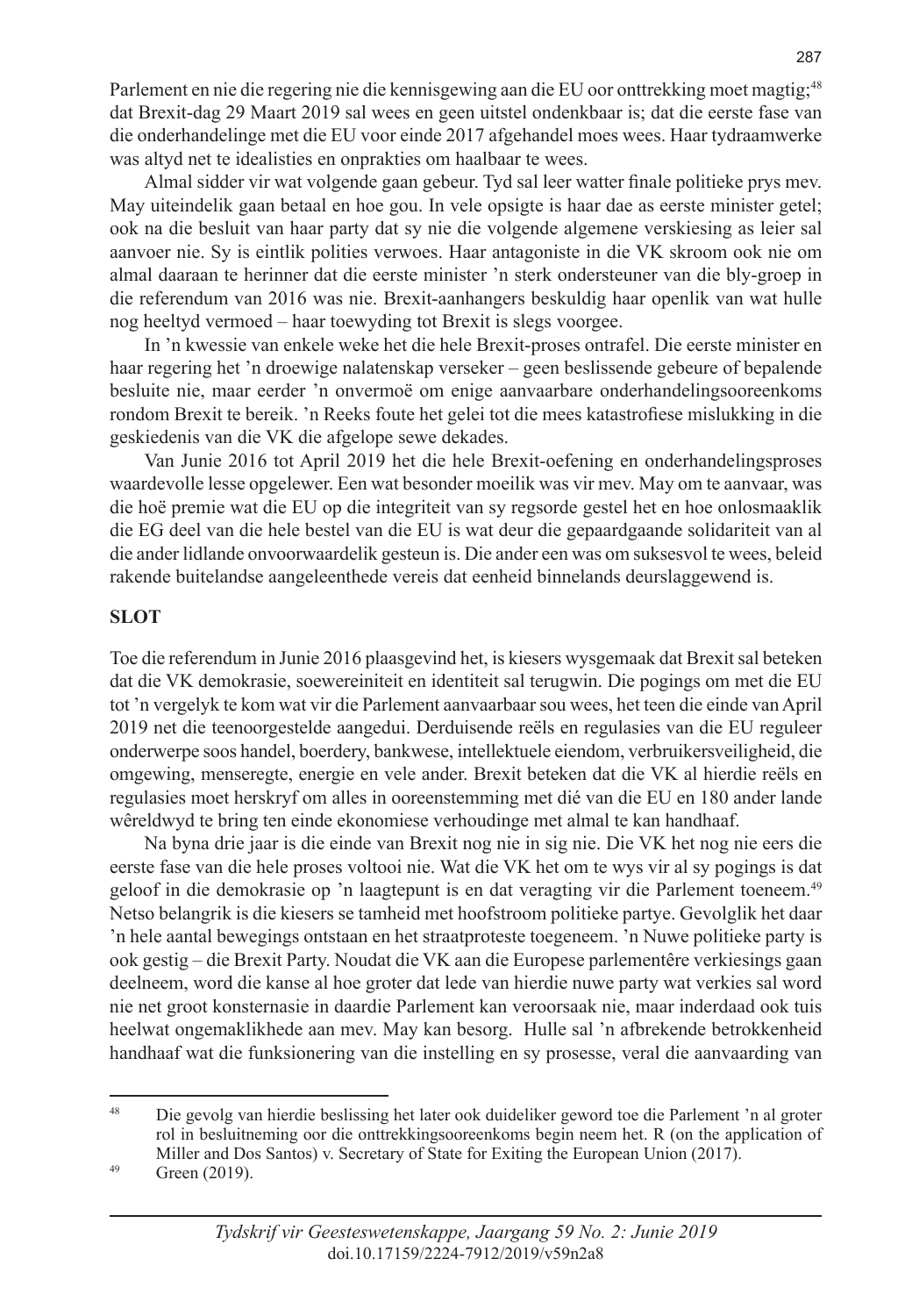begrotings en die goedkeuring van hangende hervormingsvoorstelle, erg kan ontwrig.50 In die laaste gedeelte van April 2019 het die kruispartysamesprekings tussen die eerste minister en Corbyn voortgeduur om 'n weg vorentoe te bedink; agterbankers van mev. May se party was steeds besig om planne te beraam om op een of ander wyse van haar ontslae te raak; haar ministers veg moedig voort teen haar vervanging – eintlik meer oor hul eie politieke oorlewing as hare; en intussen dreig die Europese verkiesing wat vernietigend vir groot partye mag wees. Wanneer die finale onttrekkingsooreenkoms deur die Parlement in Londen goedgekeur is, moet dit daarna ook aan die Europese Parlement vir bekragtiging voorgelê word. Oor watter standpunte nuwe partye hieroor in daardie debat sal inneem, kan net bespiegel word.

Op die dag van uittrede word daar van die VK verwag om te onttrek aan alle eksterne EU-ooreenkomste, elkeen met sy eie stel eksterne implikasies en gevolge wat verreikend en kompleks vir die VK gaan wees.<sup>51</sup> Wat ook al die uitkoms, 'n post-Brexit gaan aan die VK baie veeleisende uitdagings op talle fronte bied. Noodwendig gaan die VK nie in 'n sterker posisie wees as wat dit was nie of wat die beyweraars vir Brexit die heeltyd voorgegee het dit sou wees nie. Die EU gaan ook nie aan gevolge ontsnap nie. Die huidige verknorsing waarin die VK sig tans met Brexit bevind, vereis spoedige, gefokusde en volhoubare politieke wil wat deur politieke aksie opgevolg word.

## **BIBLIOGRAFIE**

#### **ARTIKELS**

- Barnard, Catherine & Menon, Anand. 2019. 'Clean Brexit' sounds so simple, doesn't it? Trouble is, it doesn't exist. *The Guardian*, 21 May 2019.
- Blair, Tony. 2019. Devolution, Brexit and the future of the Union*. Institute for Government*, 29 April 2019.
- Boffey, Daniel. 2019. How May's failed deal shattered EU relations. *The Guardian*, 19 April 2019.

Dempsey, Judy. 2019. What Brexit Is Doing to Europe. *Carnegie Europe*, 16 April 2019.

- Durrant, Tim, et al. 2019. Negotiating Brexit: Preparing for talks on the UK's future relationship with the EU. *Institute for Government*. 16 April 2019. Bls. 1-49.
- Eksteen, Riaan. 2019. Die Rol van die Hoogste Howe van die VSA, Suid-Afrika en die Europese Unie in Buitelandse Aangeleenthede. *Tydskrif vir Geesteswetenskappe,* 59(1):1-16.
- Grasso, Costantino. 2018. The European Court of Justice as a bastion of democracy and rule of law. *openDemocracy*, 20 September 2018.
- Grey, Christopher. 2019. Theresa May's tactical guile is rivalled only by her strategic incompetence. *Prospect*, 18 April 2019.
- Harris, John. 2019. My England is in a mess. Scotland's case for splitting away is stronger than ever. *The Guardian*, 29 April 2019.
- Hawkes, Malcolm. 2017. Extradition and Brexit: What comes next? *Malcolm-paper*: 1-8.
- Hillion, Christophe. 2018. Brexit means Br(EEA)xit: The UK withdrawal from the EU and its implications for the EEA. *Common Market Law Review*, 55(1):135-156.
- Hopkin, Jonathan. 2018. Will Brexit Bring Down Theresa May's Government? The Chequers Plan and Its Discontents. *Foreign Affairs (Snapshot)*, 24 July 2018.
- Johnston, Philip. 2016. The European Court of Justice ruling on state surveillance is exactly why we are leaving the European Union. *The Telegraph*, 22 December 2016.
- Kahl, Colin & Brands, Hal. 2017. Trump's Grand Strategic Train Wreck. *Foreign Policy*, 31 January 2017.
- Khan, Mehreen. 2017. ECJ will have 'no future role' in UK laws after Brexit. *Financial Times*, 30 March 2017.

Knight, Sam. 2018. Theresa May's impossible choice. *The New Yorker*, 30 July 2018.

 $\frac{50}{51}$  Sloat (2019).

Hillion (2018:156).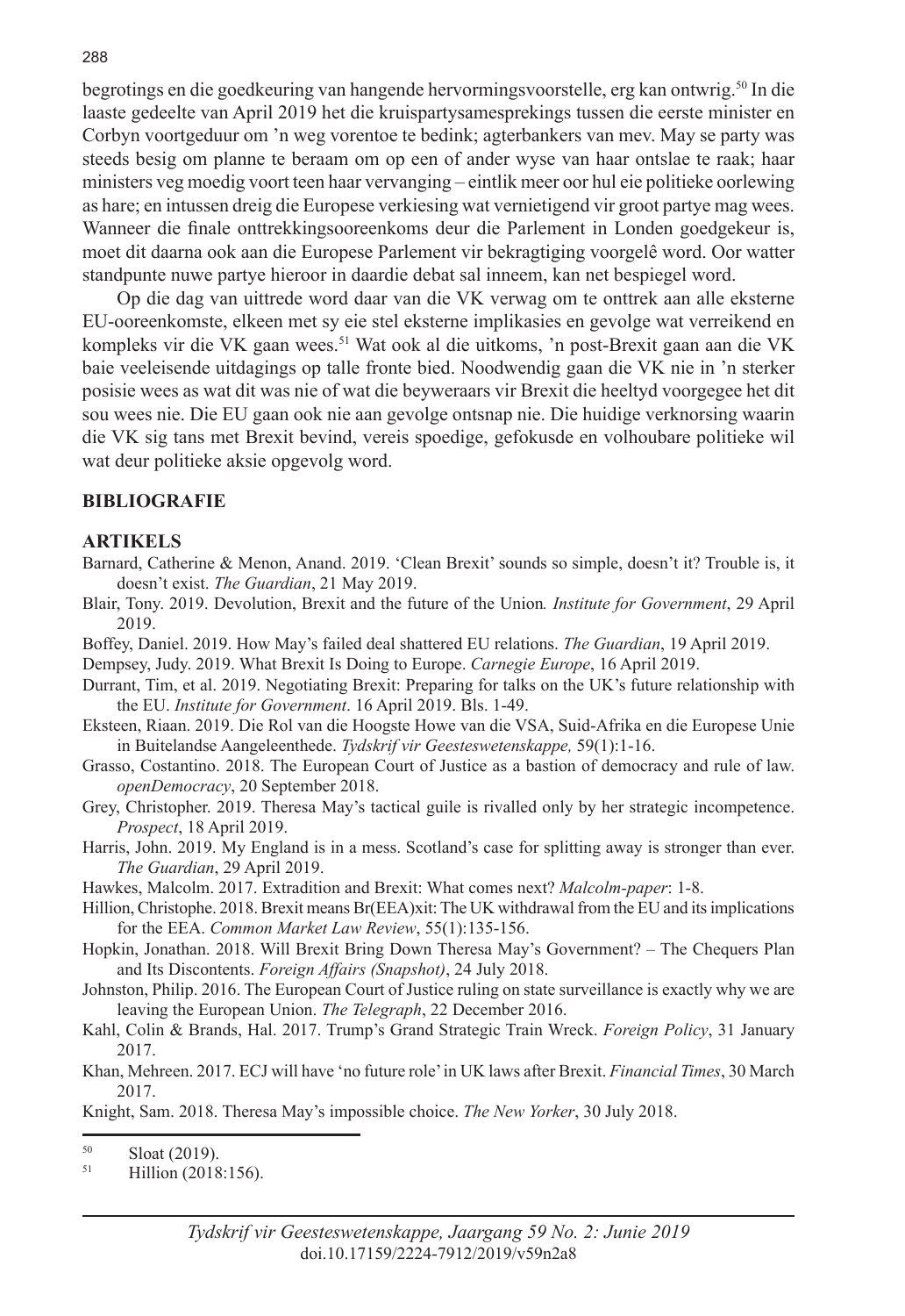Lawlor, Sheila. 2018. Deal, No Deal? The Battle for Britain's Democracy. *POLITEIA*, October 2018.

- Leigh, Michael. 2019. How Britain got it so wrong on Brexit. *The Guardian*, 27 March 2019.
- Lloyd, Lewis. 2019. The Brexit Effect: How government has changed since the EU referendum. *Institute for Government*, 29 March 2019.
- Matthews, Owen. 2019. Brussels Bets a Delay Until Halloween Will Spook Britons into Staying. *Foreign Policy*. 11 April 2019.
- O'Donoghue, Daniel. 2019. Brexit could push Scottish independence over the line. *The Press and Journal*, 30 April 2019.
- Paduano, Stephen. 2019. This Is What 'Taking Back Control' Looks Like. *Foreign Policy*, 27 March 2019.
- Parikh, Tej. 2019. Britain Can't Afford to Keep Talking About Brexit. *Foreign Policy*, 24 April 2019.
- Payne, Adam. 2018. Theresa May surrenders her Brexit red line on taking back control from EU judges. *Business Insider*, 30 July 2018.
- Rankin, Jennifer. 2017. May's obsession with ECJ over Brexit 'daft', says former senior judge. *The Guardian*, 13 June 2017.
- Rohac, Dalibor. 2019. Taking back control sounded good in 2016. It won't be so easy in the Trump era. *Foreign Policy*. 1 May 2019.
- Sampson, Thomas. 2017. Brexit: The Economics of International Disintegration. *Journal of Economics Perspectives*, 31(4):163-184.
- Sloat, Amanda. 2019. The Brexit Breakup Gets Messier. *Foreign Affairs (Snapshot)*, 27 March 2019.
- Sternberg, Daniel. 2017. Frozen in Time? The Court of Justice of the EU after Brexit. *DELF Defence Extradition Lawyers Forum*, 5: 5 May 2017.
- Strategic Forecast (Startfor) Worldview. 2019. Which European Countries Are the Most Politically Fragmented?
- Whitman, Richard. 2018. UK foreign and security policy post-Brexit: The search for a European Strategy. *Ulbrief (Swedish Institute of International Affairs)*, No. 1, 2018.
- Wintour, Patrick. 2018. Thanks to Brexit, the British voice counts for less at the UN. *The Guardian*, 27 September 2018.
- Wintour, Patrick. 2019a. May 'did not understand EU when she triggered Brexit'. *The Guardian*, 5 March 2019.
- Wintour, Patrick. 2019b. Hard Brexit would be costly chaos, says former head of WTO. *The Guardian*, 21 March 2019.

## **DOKUMENT VAN DIE EUROPESE UNIE**

Lissabonverdrag van 2009

# **HOëRHOF VAN DIE VERENIGDE KONINKRYK**

R (on the application of Miller and Dos Santos) v. Secretary of State for Exiting the European Union. 2017. UKSC 5, 24 January 2017.

# **REGSOPINIE VAN DIE ADVOKAAT-GENERAAL VAN DIE EG**

Advocate General Sharpston. Request for an Opinion pursuant to Article 218(11) TFEU – Conclusion of the Free Trade Agreement between the European Union and the Republic of Singapore – Allocation of competences between the European Union and the Member States. Opinion procedure 2/15, 21 December 2016.

# **VERENIGDE NASIES (UNCTAD)**

UNCTAD. 2019. Brexit. Implications for Developing Countries. UNCTAD Research Paper No. 31, UNCTAD/SER/RP/2019/3, April 2019.

# **WITSKRIF VAN DIE VK**

Cm 9417 (2017) The United Kingdom's exit from and new partnership with the European Union. Presented to Parliament by the Prime Minister by Command of Her Majesty. Printed in the UK by the Williams Lea Group on behalf of the Controller of Her Majesty's Stationery Office, London. [Eerste Brexit Witskrif]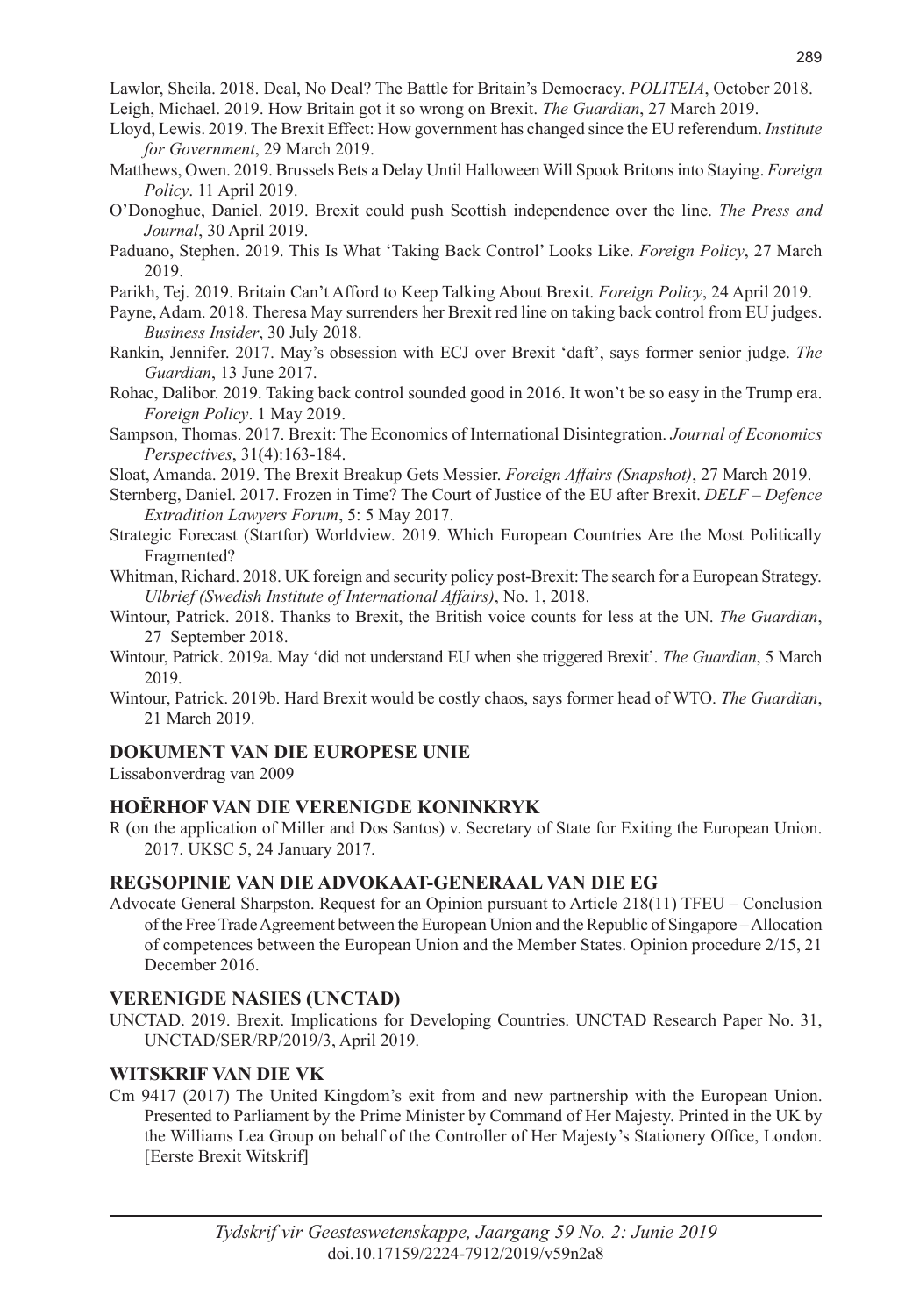#### **ADDISIONALE ARTIKELS**

- Abulafa, David. 2017. Sovereignty, Parliament and the Supreme Court In: Triggering Article 50: Courts, Government & Parliament. *POLITEIA.*
- Agerholm, Harriet. 2018. Theresa May 'to refuse any Brexit deal that threatens integrity of UK'. *Independent*, 28 February 2018.
- Arnheim, Michael. 2017. Theresa May's Ill-Advised Hostility To The European Court Of Justice. *Huffpost, UK*, 30 June 2017.
- Bárd, Petra. 2018. The Effect of Brexit on European Arrest Warrants. *CEPS Papers in Liberty and Security in Europe*, No. 2018-02:1-12.
- Beard, Stephen. 2018. Brexit creates problem on Northern Irish border. *Marketplace*, 26 June 2018.
- Blitz, James. 2017. Britain's unhelpful obsession with the European Court of Justice. *The Financial Times*, 5 July 2017.
- Casalicchio, Emilio. 2018. Major blow for Theresa May as EU leaders say the Chequers plan for Brexit 'will not work'. *PoliticsHome*, 20 September 2018.
- Chryssogelos, Angelos. 2016. The EU's Crisis of Governance and European Foreign Policy. *Chatham House: The Royal Institute of International Affairs Research Paper - Europe Programme*: 1-24.
- Clark, Jonathan. 2017. Where does Sovereignty Reside? In: Triggering Article 50: Courts, Government & Parliament. *POLITEIA*.
- Coates, Sam. 2018. Brexiteers braced for concessions on EU court's role. *The Times*, 18 June 2018.
- Coates, Sam. 2018. All Brexit options would hurt UK economy. *The Times*, 28 November 2018.
- Crisp, James. 2018. 'It will not work' EU leaders reject Theresa May's Chequers proposals for Brexit. *The Telegraph*, 20 September 2018.
- Crisp, Peter. 2017. Triggering Article 50 and the Independent Judiciary. In: Triggering Article 50: Courts, Government & Parliament. *POLITEIA*.
- Dempsey, Judy. 2018. Europe after a No-Deal. *Carnegie Europe*, 20 December 2018.
- Eeckhout, Piet. 2017. Brexit and the ECJ red line. *UCL European Institute*, 29 August 2017.
- Fitzgerald, Oonagh; Lein, Eva. 2018. Complexity's Embrace: The International Law Implications of Brexit.
- Fletcher, Martin. 2019. The humbling of Britain. *New Statesman America*, 27 March 2019.
- Forsyth, James. 2018. Theresa May concedes that the European Court of Justice will have a role during the Brexit transition. *The Spectator*, 9 October 2017.
- Hall, Peter. 2018. Brexit and Broken Promises. *Foreign Affairs (Snapshot)*, 16 November 2018.
- Hawkes, Steve. 2018. Theresa May's Brexit deal branded a 'sell-out' as it keeps UK tied to EU and ECJ until 2022 at the cost of £800m a month – on top of £39bn divorce bill. *The Sun*, 28 November 2018.
- Heath, Allister. 2018. If Brexit is not delivered, it will be Theresa May's Iraq WMD moment. *The Telegraph*, 11 July 2018.
- Heath, Allister. 2018. Britain cannot accept this horrific, humiliating surrender to the EU. *The Telegraph*, 14 November 2018.
- Hillion, Christophe. Withdrawal under Article 50 TEU: An Integration-friendly Process. *Common Market Law Review*, 55(2/3): 29-56.
- Howard, David. 2017. Making Constitutional Change A Matter for the Courts or the Commons? In: Triggering Article 50: Courts, Government & Parliament. *POLITEIA*.
- Jackson, Stewart. 2018. Theresa May is backing herself into a disastrous blind alley. *The Times*, 6 August 2018.
- Kellner, Peter. 2018. Brexit: Time to Drop the Niceties. *Carnegie Europe*, 5 June 2018.
- Kellner, Peter. 2018. Brexit: Who Will Blink First? *Carnegie Europe*, 25 September 2018.
- Kellner, Peter. 2018. Theresa May's Worsening Woes. *Carnegie Europe*, 15 November 2018.
- Kellner, Peter. 2018. Brexit: What Brexit? *Carnegie Europe*, 13 December 2018.
- Kellner, Peter. 2019. Brexit's Endgame. *Carnegie Europe*, 1 April 2019.
- Kettle, Martin. 2018. Brexit: now it's a battle over who governs Britain. *The Guardian*, 19 July 2018.
- Lawlor, Sheila. 2017. Introduction Parliament and the Popular Will: Where Power Lies. (Triggering Article 50: Courts, Government & Parliament). *POLITEIA*.